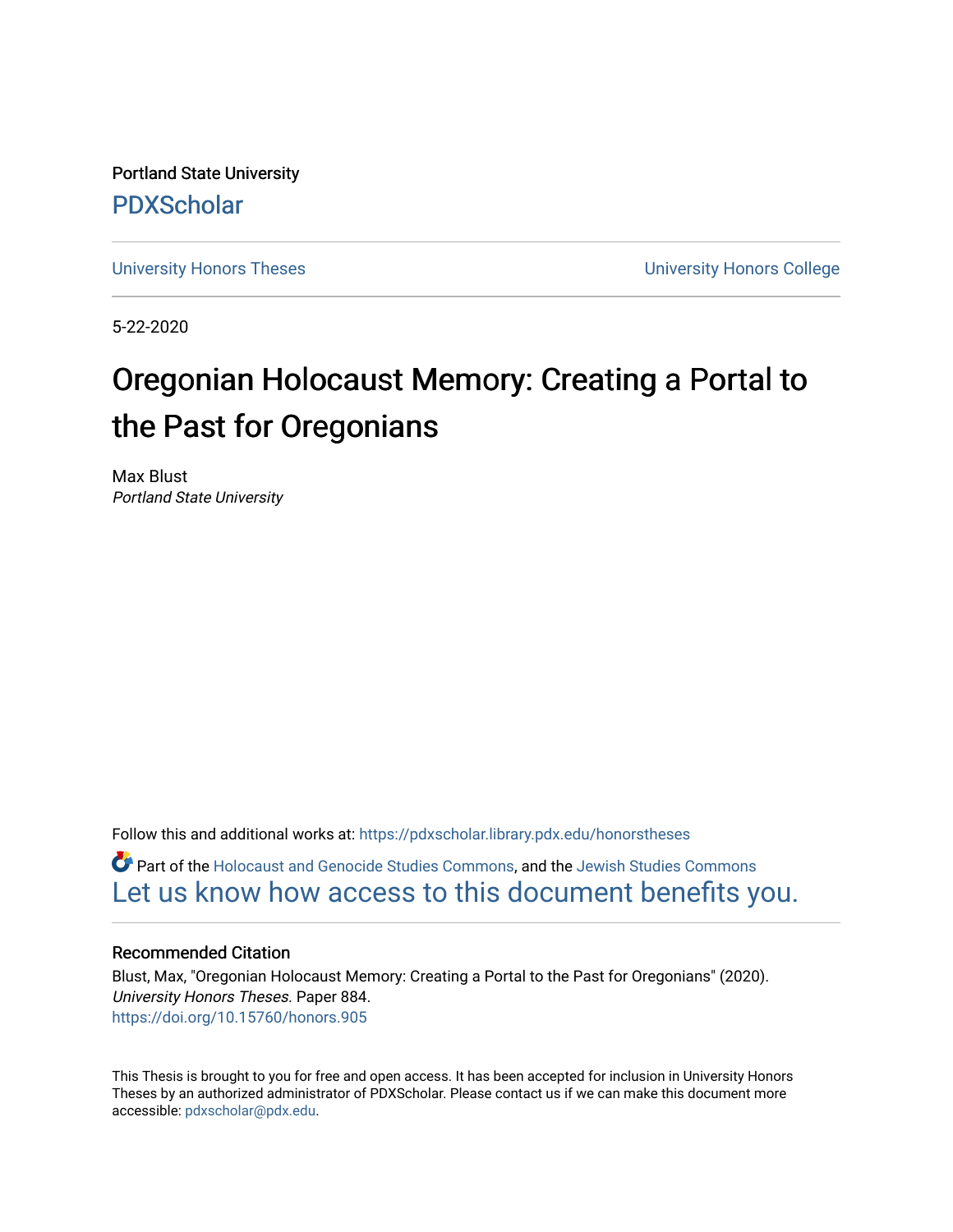## Oregonian Holocaust Memory: *Creating a portal to the past for Oregonians*

by

Max Blust

### An undergraduate honors thesis submitted in partial fulfillment of the

requirements for the degree of

Bachelor of Arts

in

University Honors

and

Judaic Studies

Thesis Adviser

Dr. Natan Meir

Portland State University

2020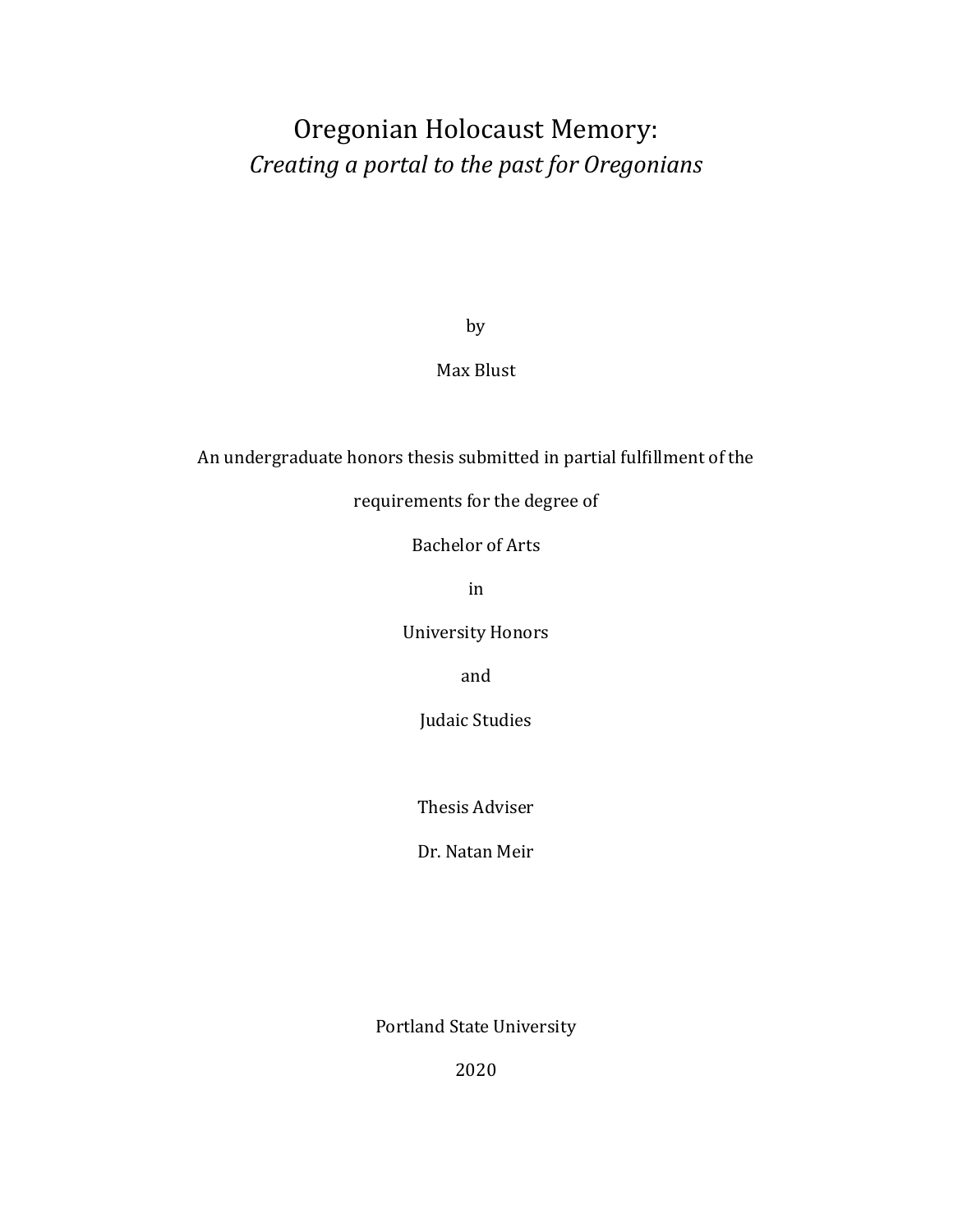#### *Introduction*

You are walking along a paved pathway through a forest of fir and cedar trees in the Pacific Northwest. You arrive at a cobblestone square where there is a lamppost and a stone bench. The sky is ashen grey. You look down to see someone has dropped their glasses. You try to pick them up, but realize they are affixed to the ground and cold to the touch. You notice other items, such as a suitcase, a broken violin, a doll. There is no one there to claim these items, they are part of a memorial to victims of Nazi genocide which you have just stumbled upon. Each item represents possessions commonly left behind in the frenzy of deportations that took place during the Holocaust. You turn to your right to see concrete train track ties leading away from the town square, and you glide over them towards the Oregon Holocaust Memorial.

This memorial is situated in the front of Washington Park in Portland, Oregon. The space aims to convey a collective memory of the Holocaust which serves different purposes depending on the viewer. For those who have intimate connections to the Holocaust, the memorial is a place of solitude and remembrance where survivors and their families can gather. For those who have no connection to the Holocaust, lessons of tolerance and diversity are conveyed on the onyx panels of the memorial wall. For all, the memorial provides an experience that functions as a portal to the past, to portray to the viewer a constructed narrative of the genocide. But memory is not free. The memorial itself has a price, both financial and emotional. Constructing a collective memory of the Holocaust through a memorial carries a heavy financial burden, and exposing the subject of the Holocaust to public discussion leaves Jewish communities vulnerable to discrimination. Yet, the collective memory will be shown to be worthwhile enough to bear the brunt of this price.

Over 5,000 miles away from sites of persecution in Europe, the Oregon Holocaust Memorial (OHM) produces a memory which represents a narrative that attempts to be inclusive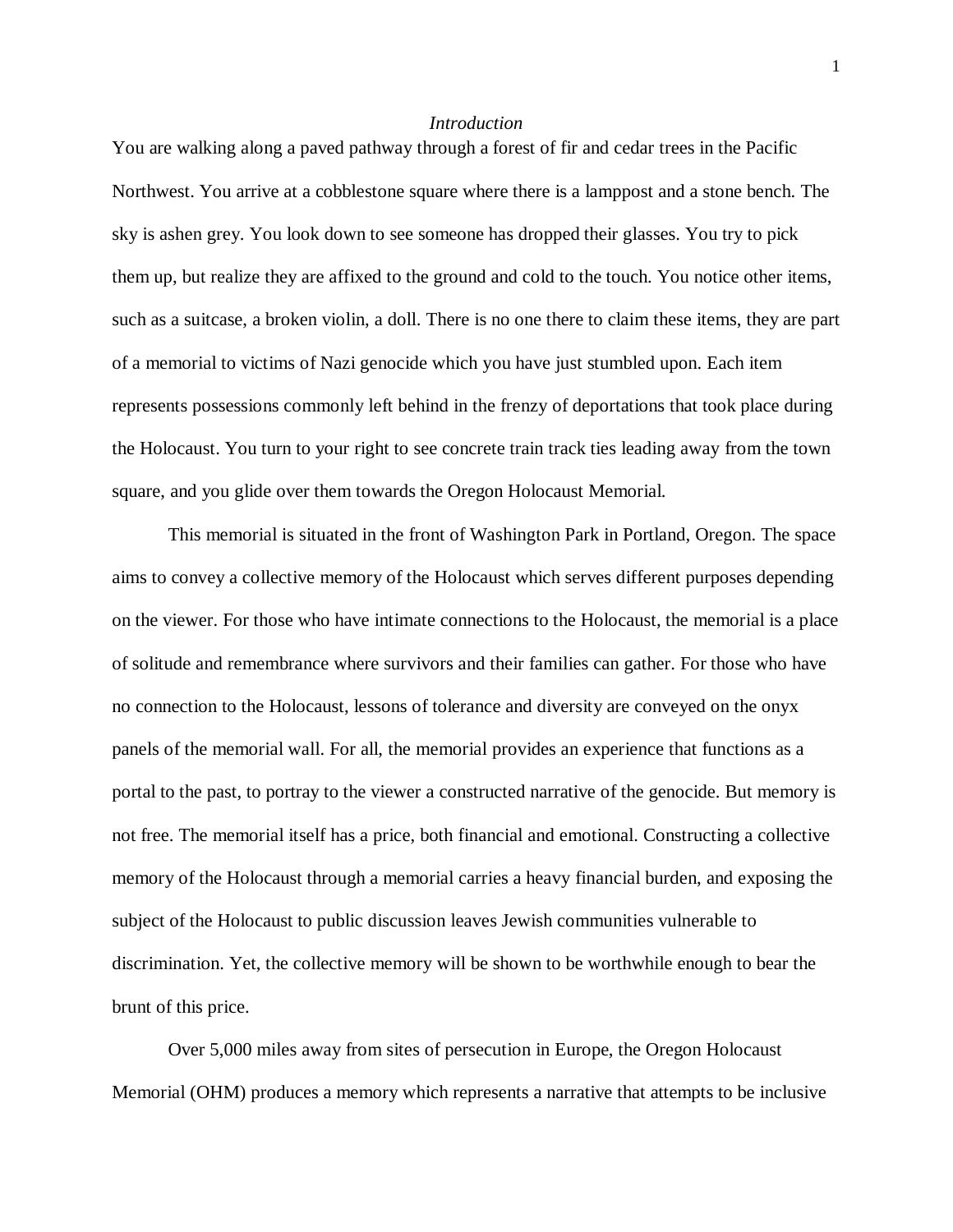to all victims who shared an experience of deportation, annihilation, and camp incarceration. The genocide spanned 1933-1945 and reached its murderous height during the Second World War. The Holocaust was the planned murder of 6 million Jews, which swept away 5 million additional European minorities in the wave of violence. People were murdered through many cruel methods such as shooting, gassing, and creating conditions for disease and starvation to take hold. The Holocaust began in Germany in 1933 where discrimination against Jewish people was accomplished by stripping them of their civil rights. In the summer of 1939 the first murders began in the Nazi T4 program which killed people who faced disabilities, first by lethal injection, but later by gas.<sup>[1](#page-3-0)</sup> Once the Second World War began in 1939, oppression of Jews spread to the countries Germany occupied. As the German army advanced eastward in 1941, a commando group known as the Einsatszgruppen carried out the systematic murder of a million Jews by taking whole villages to nearby areas where they were shot into mass graves and buried. $2$ 

As Nazis sought to exploit and remove minorities from German society, isolated parts of towns and cities known as ghettos, as well as large fenced and guarded remote compounds known as concentration camps, were used as sites of incarceration for millions of deported European civilians.<sup>[3](#page-3-2)</sup> Deportations were a traumatic event in which Jews and other minorities were forced out of their homes with only as many belongings as they could carry and put onto trains to unknown destinations. Jews living all over Europe were rounded up and were often moved across borders by rail from their home countries to sites of incarceration. In transit, people were forced into the horrible conditions of a dark boxcar with no food, water, or facilities for multiple days. Once in camps and ghettos, people were subjected to harsh physical living

<span id="page-3-0"></span> <sup>1</sup> Doris L. Bergen, *The Holocaust: A Concise History* (Rowman & Littlefield, 2009),160.

<span id="page-3-1"></span><sup>2</sup> Doris L. Bergen, *The Holocaust: A Concise History* (Rowman & Littlefield, 2009), 195.

<span id="page-3-2"></span><sup>3</sup> Doris L. Bergen, *The Holocaust: A Concise History* (Rowman & Littlefield, 2009), 146.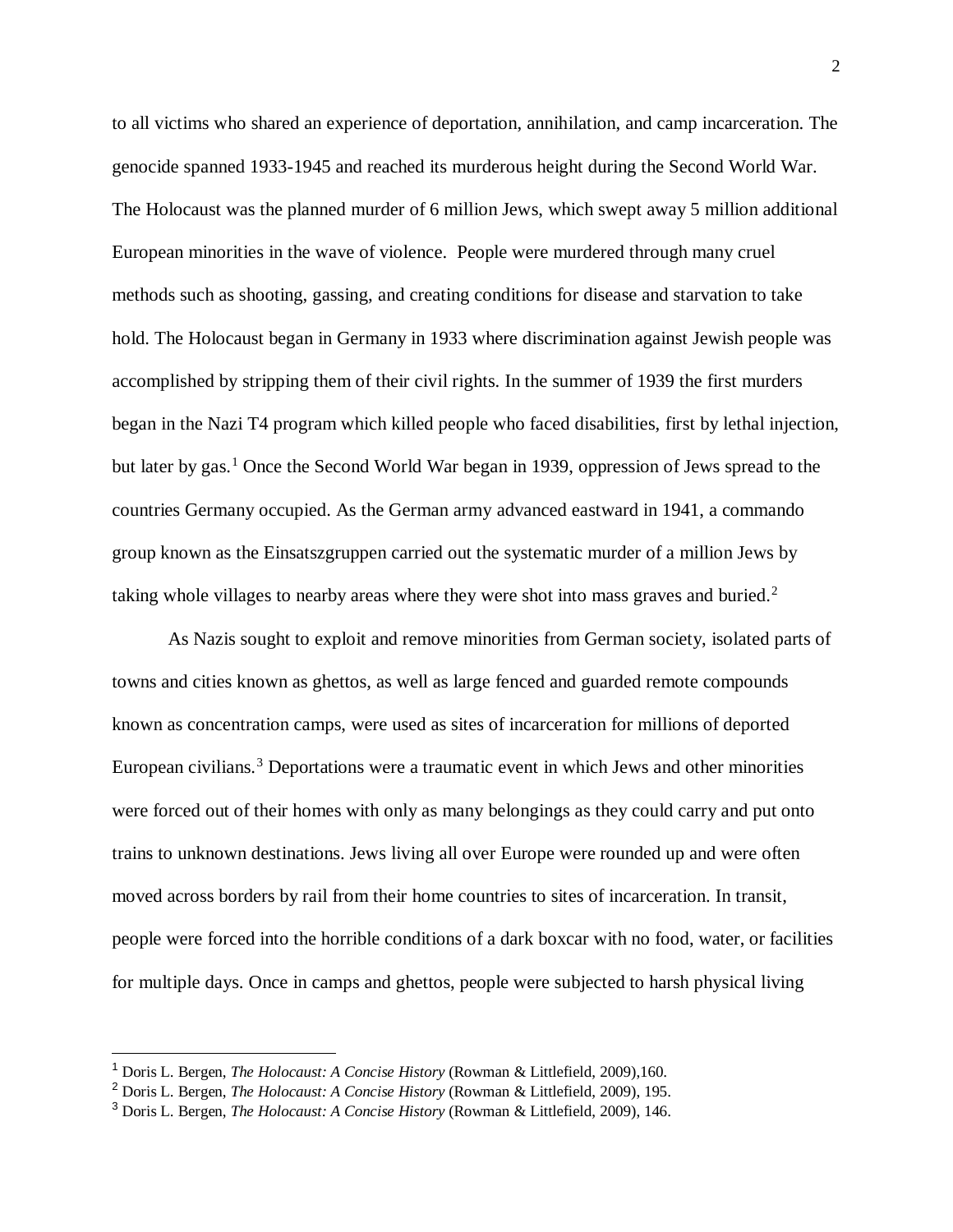conditions with little food or medical attention. Thousands died in these conditions.<sup>[4](#page-4-0)</sup> Those who remained alive in ghettos were eventually transported to concentration camps for slave labor or were sent directly to killing centers where they were murdered in gas chambers.<sup>[5](#page-4-1)</sup>

There were six million Jewish victims of the Holocaust. To the Jews this genocide of just their people is known as the Shoah, meaning destruction. There were also hundreds of thousands of Roma victims of the Holocaust. Roma are often known as gypsies, but this term is in poor taste. To the Romani the genocide of their people within the Holocaust is known as *Porraimos,* meaning devouring. Millions of individuals including Jehovah's Witnesses, homosexuals, and people with disabilities perished in the genocide. The Holocaust slowly came to an end, starting with the discovery of killing centers by the Russian Red army advancing through Poland. In Western Europe, British and American soldiers stumbled across box cars full of corpses, and abandoned concentration camps with thousands of people dying of disease and malnourishment.<sup>[6](#page-4-2)</sup> Survivors, those who lived through the Holocaust despite being part of a targeted group, continued to suffer for many years after liberation as they tried to recover from the physical and mental trauma of genocide. Their communities had been destroyed and most of their family members were gone. The vast majority of survivors would leave Europe forever, immigrating to join communities in Palestine and the United States. However, survivors spread as far as South Africa and Australia.

Jewish survivors of the Holocaust spread out across the world and were fortunate enough to resettle in places where there already were strong Jewish communities. Survivors arriving at Oregon found there was already a Jewish community that was nearing its centennial at the end of

<span id="page-4-0"></span> <sup>4</sup> Doris L. Bergen, *The Holocaust: A Concise History* (Rowman & Littlefield, 2009), 149.

<span id="page-4-1"></span><sup>5</sup> Doris L. Bergen, *The Holocaust: A Concise History* (Rowman & Littlefield, 2009), 245.

<span id="page-4-2"></span><sup>6</sup> Doris L. Bergen, *The Holocaust: A Concise History* (Rowman & Littlefield, 2009), 301.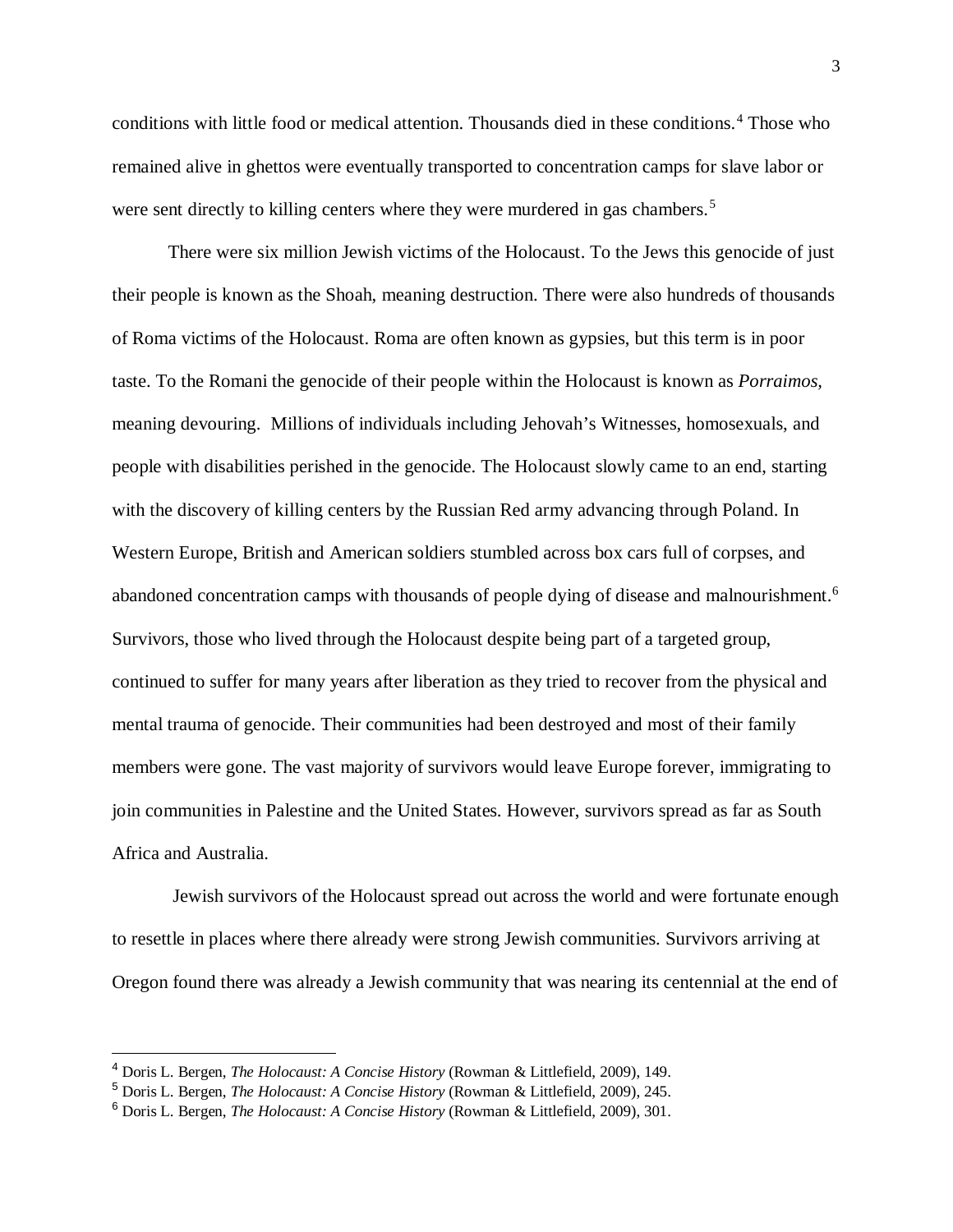the Second World War. Jews were among the first European settlers to arrive in the Oregon territory, which allowed them to be widely accepted amongst other settlers and able to become leaders in their communities.<sup>[7](#page-5-0)</sup> In each of the places Jewish survivors settled, they carried their memory of the Holocaust, which was for a long time too painful to share. But when stories were ready to be told, survivors worked to create memorials in their adopted homes to serve as vehicles of a reconstructed recollection of the Holocaust. Hundreds of memorials recalling the tragedy of the Holocaust appear in dozens of countries around the world. The United States is one of many countries that built memorials to the Holocaust, with memorials appearing in major American cities from the Atlantic seaboard to the Western Pacific Coast.

As a major American city, Portland Oregon has followed the trend of establishing a Holocaust memorial. The Oregon Holocaust Memorial (OHM) carries a constructed narrative of the past through the presentation of testimony, remains, and design, which transport viewers to a space made relevant to the genocide.

#### *Collective Memory*

The Oregon Holocaust Memorial (OHM) is the conduit between individual memory and collective memory of the Holocaust in Oregon. The OHM evokes a recollection of a trauma, serving to cement a specific perspective of events into the physical monument. Collective memory is a common understanding of a past that is relevant to the community. It is used as a tool that serves to bring individuals into groups through the act of remembering together.<sup>[8](#page-5-1)</sup> Individual memory is transformed into collective memory through social structures. This is

<span id="page-5-0"></span> <sup>7</sup> *Eisenberg, Ellen. Embracing a Western Identity: Jewish Oregonians, 1849-1950. Corvallis, OR: Oregon State University Press, 2015.* 

<span id="page-5-1"></span><sup>8</sup> Elizabeth Jelin, "Memory in the Contemporary World," in *State Repression and Labors of Memory*, 2003, 2.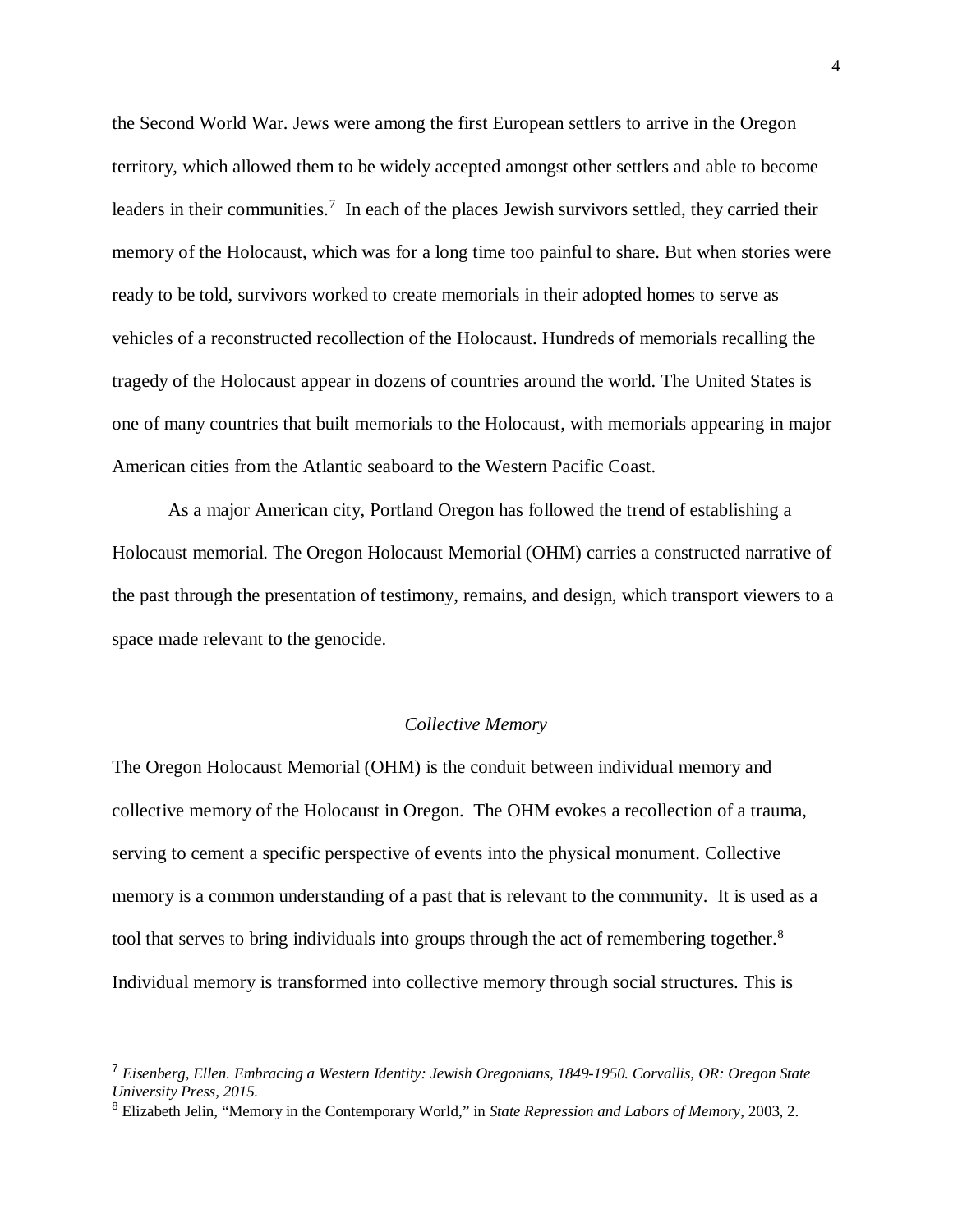because individuals possess real memories of an event, which they pool together by using a social system of communication to share and reinterpret personal narratives into a collective understanding. In this process the collective memory might not be a mirror reflection of the individual memory, but instead is reshaped by the integration of other stories that are coming together to convey the meaning of an event.<sup>[9](#page-6-0)</sup> Additionally, social frameworks that carry memory forward are born out of a society which imbues memory with its own set of values and ideals. A collective memory is thus given a meaning, and parts of the individual's memory may be subsumed or excluded depending on if it serves the meaning or not.<sup>[10](#page-6-1)</sup> A memory excluded is a memory forgotten. The end product of collective memory is less memory and more a shared recollection of an event. But when that shared story is told through a physical space such as a memorial, it creates a portal to the past where viewers can peer into a collective memory of an event.

How an event is preserved within a memorial will determine the collective memory produced and reflected upon by future generations. This is especially relevant to genocide. For those who have faced a traumatic event such as persecution, acts of remembering and forgetting are crucial for determining the lasting recollection of the event.<sup>[11](#page-6-2)</sup> The Oregonian Jewish survivors of the Holocaust came together with the intention of constructing a method to share their history with people who had not experienced the genocide, so that a collective memory of the Holocaust born out of their own experiences could be displayed with an intentional meaning. The physical Oregon Holocaust Memorial is now embedded with a collective memory of the Holocaust which is unique to Oregonians and shaped by how survivors in the community

<span id="page-6-0"></span> <sup>9</sup> Elizabeth Jelin, "What Memories Are We Talking About?," in *State Repression and Labors of Memory*, 2003, 24.

<span id="page-6-1"></span><sup>10</sup> Elizabeth Jelin, "What Memories Are We Talking About?," in *State Repression and Labors of Memory*, 2003, 11.

<span id="page-6-2"></span><sup>11</sup> Elizabeth Jelin, "Memory in the Contemporary World," in *State Repression and Labors of Memory*, 2003, 5.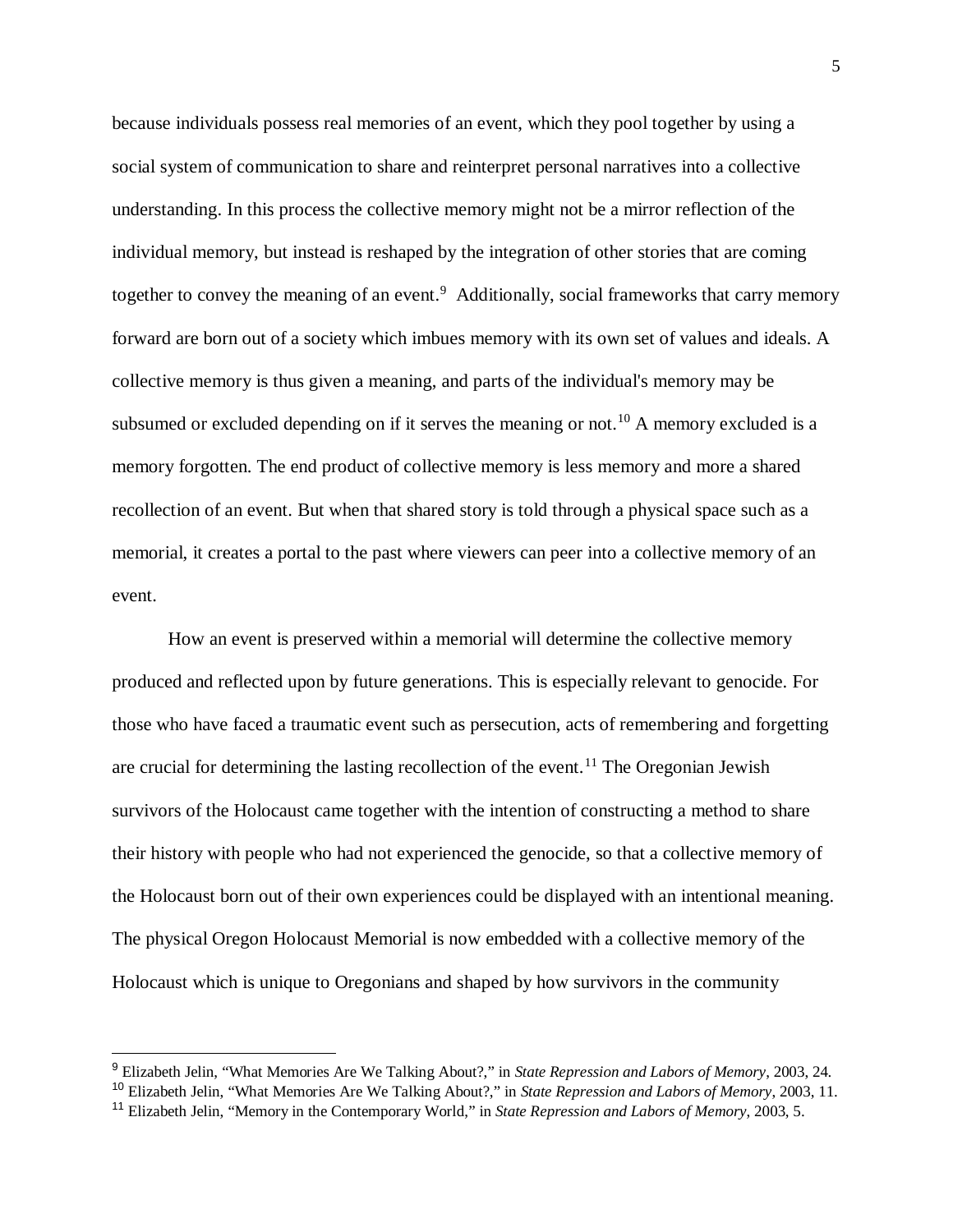experienced the genocide. Before going on to explore the design of the Oregon Holocaust Memorial, let us trace the historical roots of Holocaust memorials, to see how the genre developed to allow a memorial to exist in place so far from Europe.

#### *History of Holocaust Memorials*

While people were still perishing in the gas chambers of Auschwitz, a memorial was being set up to remember the victims of another concentration camp, Majdanek. This memorialization took the form of a pillar topped with three eagles and was built under the guise of a camp improvement project sanctioned by the German authorities. However, what the Polish artist and his comrades kept secret was that this was in fact a memorial to deceased friends who had been incarcerated. Human ashes were enclosed in the base of the memorial. The eagles atop this monument made it acceptable to the Germans, because the eagle was the national bird of Nazi Germany. However, the eagle was also the Polish national bird, and to the artist the three birds represented men, women, and children, going off into freedom.<sup>[12](#page-7-0)</sup> This was the first documented memorial to Holocaust victims, yet its meaning is not obvious since the true purpose had to be hidden to allow the memorial to exist as a false monument to the Third Reich. Obelisks and tall pylons were used in early memorials to mark the sites as meaningful, often leaving the meaning up to viewer discretion. Over the decades immediately following the war, memorials became more expensive and abstract with the intention of conjuring meaning and remembrance from the sites of destruction, as the horrors that took place slipped further back into time. In 1958 the memorial at Buchenwald Concentration Camp was completed as the first memorial complex, in which the memorial site encompassed the whole camp compound so that the space was

<span id="page-7-0"></span> <sup>12</sup> Marcuse, Harold. "Holocaust Memorials: The Emergence of a Genre," *The American Historical Review* 115, no. 1 (2010): 57.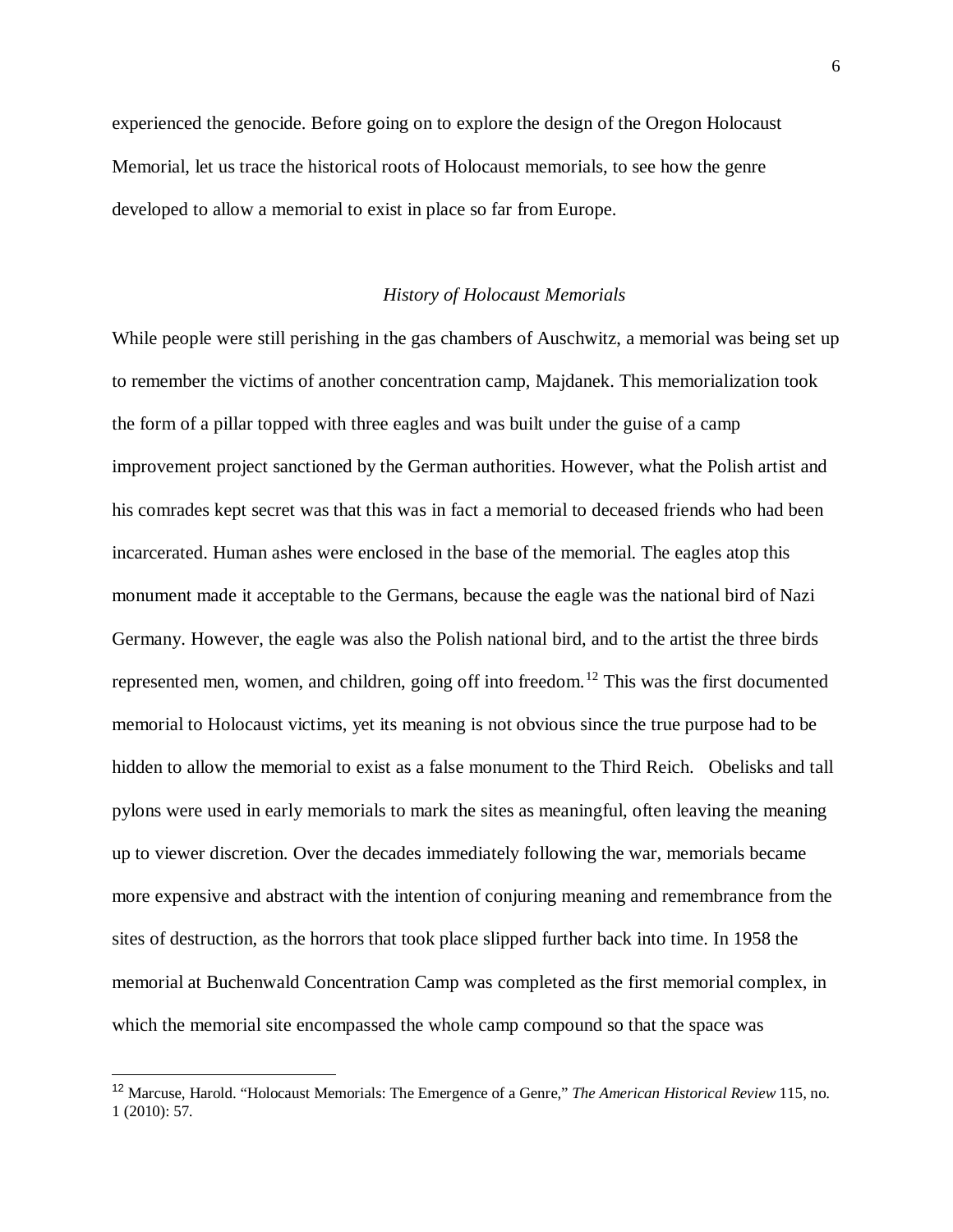preserved in its entirety as an homage to victims.[13](#page-8-0) The memorials, finally expressing themselves officially, began to construct unique memories of the Holocaust depending on the country in which they were built, the site's relevance to the genocide and the community that was remembering.

Memorials in Western Europe increasingly developed into avant-garde styles, in contrast to memorials in Eastern Europe which were dominated by Soviet heroicism of the Holocaust. Western memorials took on an experimental style featuring abstract symbols and artistic representation of victims and communities as well as manipulating space to create meaning. In France, avant-garde styles of Holocaust memorials arrived in 1960 with the building of a national memorial site at the Natzweiler-Struthof concentration camp in the far east of the country. The main monument is a curved stone fin that rises over 130ft into the air, and the fin displays a large outline of a frail human on the stone facade.<sup>[14](#page-8-1)</sup> Representing the individual victims and their communities is a significant marker for the genre of Holocaust memorials, as the creation of a memorial recovers the memory of victims and saves them from the second death of being forgotten. In Poland, at the former killing center of Treblinka, a memorial completed in 1964 is constructed in such a way as to manipulate space into the representation of a destroyed place, namely a Jewish cemetery. The memorial consists of grand granite blocks that form a three story tall tower and are surrounded by 17,000 shards of stone that evoke a Jewish cemetery. Many stones are inscribed with the names of Jewish communities destroyed in the Shoah.<sup>[15](#page-8-2)</sup>

<span id="page-8-0"></span> <sup>13</sup> Marcuse, Harold. "Holocaust Memorials: The Emergence of a Genre," *The American Historical Review* 115, no. 1 (2010): 55.

<span id="page-8-1"></span><sup>14</sup> Marcuse, Harold. "Holocaust Memorials: The Emergence of a Genre," *The American Historical Review* 115, no. 1 (2010): 86.

<span id="page-8-2"></span><sup>15</sup> Marcuse, Harold. "Holocaust Memorials: The Emergence of a Genre," *The American Historical Review* 115, no. 1 (2010): 87.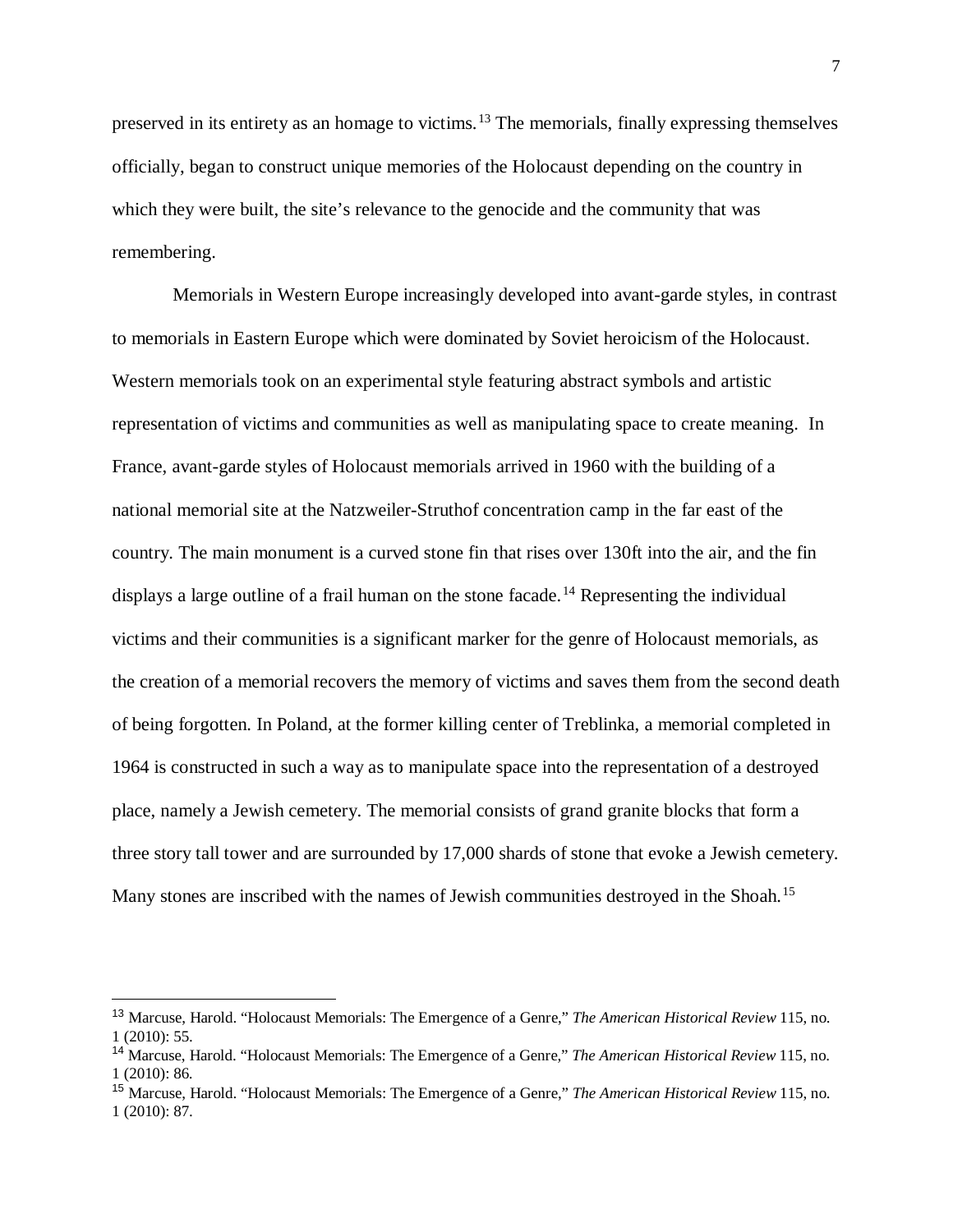While at first the altering of space was unique, it later became a central theme of many memorials outside of Europe.

A desire to memorialize the Holocaust was present in the United States as memorials were first being built in Europe. While there was not an official memorial recognizing victims of the Holocaust in the United States until decades after the Second World War, events in New York laid the ground work for American Holocaust memory. The first public American memorialization of the Holocaust came in 1942, while the genocide was still unfolding, and readily acknowledged the genocide as a Jewish event. On December 2nd, Jewish people in New York stopped work for ten minutes to commemorate those who had perished at the hands of the Nazis that year and to raise awareness of those who were still threatened. The Jewish Telegraph claimed that this was observed by five hundred thousand Jews in New York City.[16](#page-9-0) In 1944, Mayor Fiorello La Guardia and Jewish leaders spoke to a crowd of some thirty thousand, honoring the first anniversary of the Warsaw ghetto uprising.<sup>[17](#page-9-1)</sup> While it was obvious during the Holocaust that the Jewish community may mourn and commemorate, the idea of long term public memorialization of the Holocaust in America was not planned until October 19th, 1947. At an event to unveil a permanent memorial site for remembering the genocide and ghetto resistance, Mayor William O'Dwyer spoke to ten thousand people all packed into Riverside Park to remember the Holocaust. He said, "It is fitting that a memorial to six million victims of the most tragic mass crime in history, the Nazi genocide of Jews, should rise in this land of liberty."<sup>[18](#page-9-2)</sup> Mayor O'Dwyer implied that since the U.S. is a free country, Americans would have

<span id="page-9-0"></span> <sup>16</sup> James E Young, "America: Memory and the Politics of Identity," in *The Texture of Memory: Holocaust Memorials and Meaning* (Yale University, 1993), 287.

<span id="page-9-1"></span><sup>17</sup> James E Young, "America: Memory and the Politics of Identity," in *The Texture of Memory: Holocaust Memorials and Meaning* (Yale University, 1993), 288

<span id="page-9-2"></span><sup>18</sup> James E Young, "America: Memory and the Politics of Identity," in *The Texture of Memory: Holocaust Memorials and Meaning* (Yale University, 1993), 289.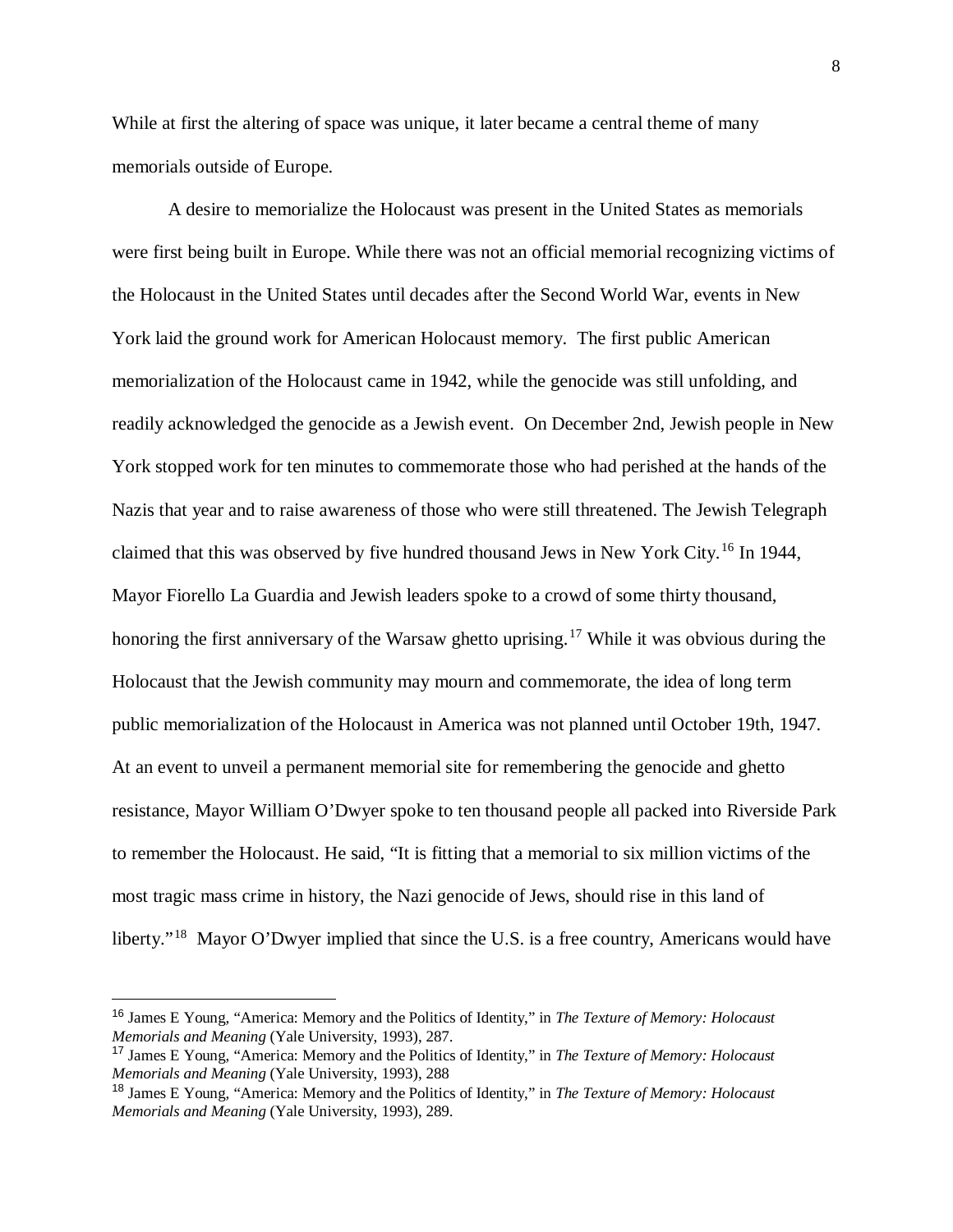the freedom to remember the Holocaust. But the memorial to serve as a remembrance site for Americans was never built. Only a stone slab with a message carved into it commemorating ghetto fighters and the six million Jewish victims of the genocide was placed on the site. A more elaborate memorial was never erected there, but another location would eventually serve to commemorate the genocide. At the New York location designated to be a memorial site, designs were either rejected or outright failed for a number of years when incorporating Jewish symbolism and allusion. In 1949, a proposed memorial featuring a rabbinic character was turned down with no comment. In 1951, a memorial representing the two tablets of the ten commandments, standing around six stories tall was proposed. However the project lost momentum after the artist's death.<sup>[19](#page-10-0)</sup> No memorial would ever come of these first plans, and the first large scale public memorial to the Holocaust in the United States wouldn't open until three decades later.

There is a clear disconnect between American Holocaust memorial sites and the events of the Holocaust, as opposed to memorial sites in Europe which are located where persecution took place. With no physical history to touch, American Holocaust memorials are shaped by American ideals and identity, which vary depending on where the memorial is built. The first American Holocaust memorials were built in significant locations relative to American history to place them into the national context, in order to compensate for their physical distance from the sites of destruction. The New England Holocaust Memorial significantly is situated along the the Freedom Trail, which sees millions of tourists a year and places the memorial spatially within the narrative of American revolutionary history.<sup>[20](#page-10-1)</sup> The United States Holocaust Museum and

<span id="page-10-0"></span> <sup>19</sup> Marcuse, Harold. "Holocaust Memorials: The Emergence of a Genre," *The American Historical Review* 115, no. 1 (2010): 53–89.

<span id="page-10-1"></span><sup>20</sup> James E Young, "America: Memory and the Politics of Identity," in *The Texture of Memory: Holocaust Memorials and Meaning* (Yale University, 1993), 324.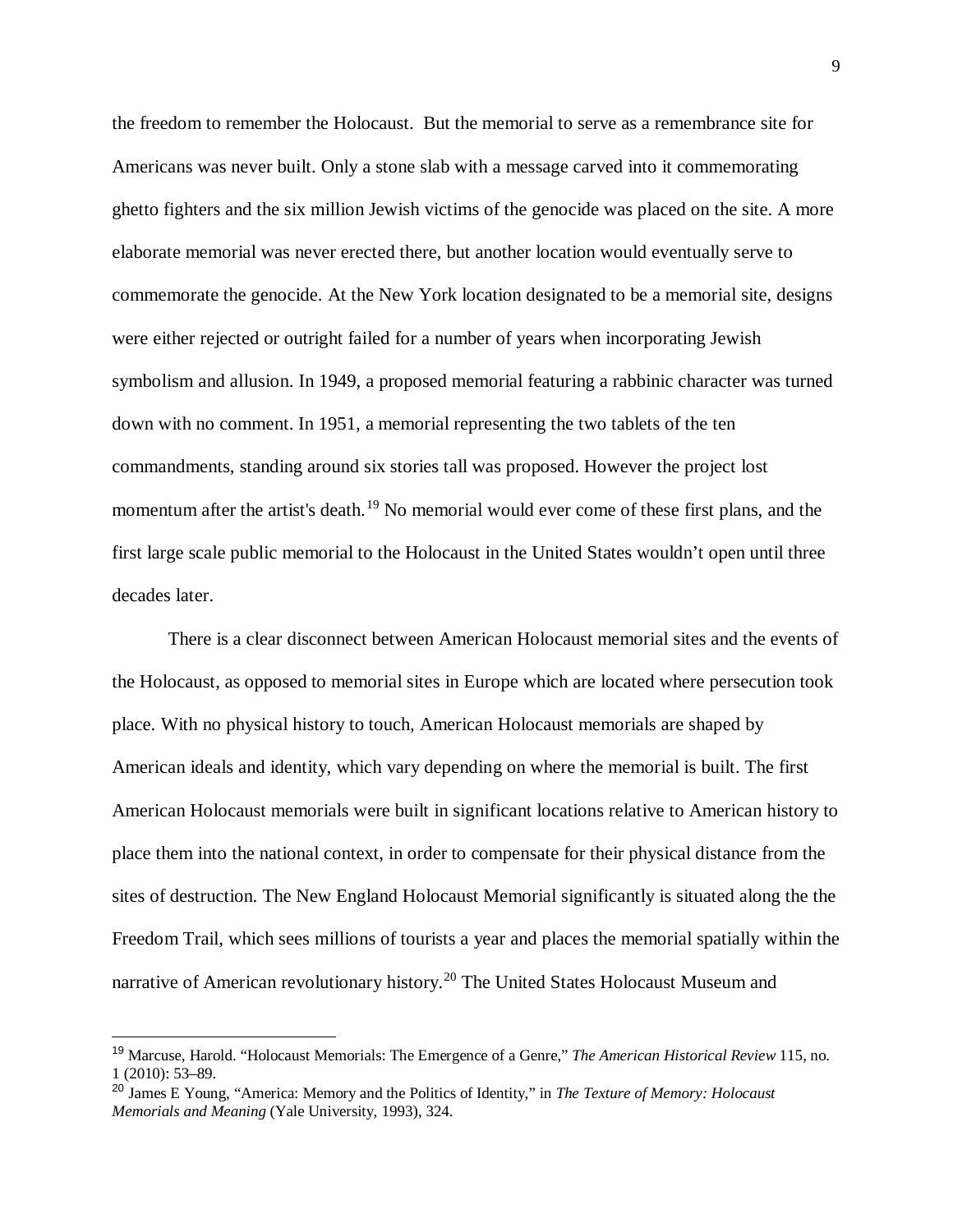Memorial significantly is located along the National Mall, therefore setting the story of the Holocaust into the American narrative that is told through the dozens of other memorial sites and institutions that line the Mall.

In the 1980s, plans began for the New England Holocaust Memorial (NEHM) in Boston. While the new memorial would not depict the Jewishness as proposed in New York it recognized only the murder of six million Jews by the Nazis, not the murder of all 11 million minorities killed by the Nazis. The NEHM called itself a "Holocaust" memorial, but really represented just the Shoah. The Boston based memorial was not afraid to argue over the memory of the Holocaust and what would be depicted.<sup>[21](#page-11-0)</sup> The memorial committee hosted public debates on the merits and liabilities of the memorial. In these negotiations over where their public portal to the past would lead, many wanted to extend the scope of memory to non-Jewish victims of Nazi genocide, but this did not come to pass.<sup>[22](#page-11-1)</sup> Ultimately the memorial did not represent all of the memories of the Holocaust the public expressed, as is impossible for any memorial to do, and went with a well-known designer out of hundreds of entries. However, the process of public debate became the outlet from which different conceptions of the Holocaust flowed, and it gave evidence of the multitude of perspectives on the Holocaust that may conflict as they fail to align with one another.

As memorials spread westward across the United States there were more instances of a public construction of memory being interjected upon by those who saw the event of genocide from a different perspective. This was the case in the construction of the Babi Yar Park in Denver Colorado, which due to outcry by the local Ukrainians, included representation of

<span id="page-11-0"></span> <sup>21</sup> James E Young, "America: Memory and the Politics of Identity," in *The Texture of Memory: Holocaust Memorials and Meaning* (Yale University, 1993), 325.

<span id="page-11-1"></span><sup>22</sup> James E Young, "America: Memory and the Politics of Identity," in *The Texture of Memory: Holocaust Memorials and Meaning* (Yale University, 1993), 328.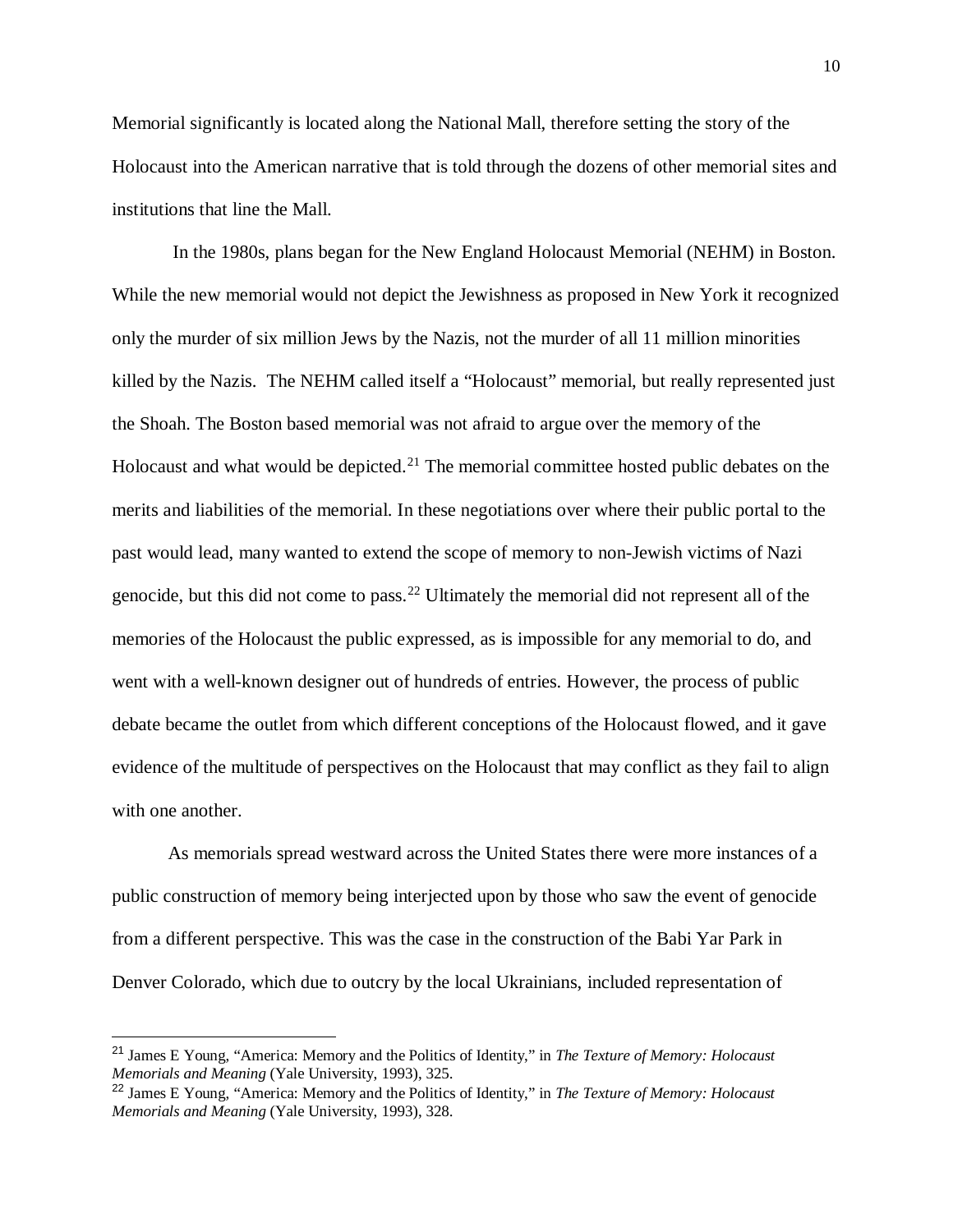multiple mass killings of different ethnic minorities targeted during the Holocaust on one memorial site.<sup>[23](#page-12-0)</sup> By listening to the input of others who held claim to recollections of the Holocaust, the Denver memorial successfully constructed a collective memory of the Holocaust that was inclusive to more people. The creation of Holocaust memorials has not been straight forward processes, but rather arduous negotiations between those working to construct a historically representative collective memory of the genocide, and those who seek to put their own perspectives into those memories. Response from the public of any kind is an expression of a belief in what a public memory should include or exclude from a narrative of the Holocaust. While some say that we must create memorials that include the memory of victims from diverse backgrounds, others say we must exclude the perspectives of those who retell the Holocaust with bias from personal interest and antisemitic views.

In the Pacific Northwest, a memorial for the Holocaust was desired by many survivors who had been part of the Portland Oregon community for decades. In the city of Portland, similar expressions of memory played out as in Boston, in an attempt to shape the ultimately public collective memory constructed by the Oregon Holocaust Memorial. The gathering together of mostly Jewish survivors was the start of a ten-year process to create an educational memorial that delivered an inclusive collective memory and sought to allow individuals to connect with the story of the Holocaust regardless of their relation to it.

#### *The Oregon Holocaust Memorial*

In 1995, the coalition responsible for founding of the Oregon Holocaust Memorial came together. A group of Oregonian Holocaust survivors started the endeavor by recognizing a need

<span id="page-12-0"></span> <sup>23</sup> James E Young, "America: Memory and the Politics of Identity," in *The Texture of Memory: Holocaust Memorials and Meaning* (Yale University, 1993), 295.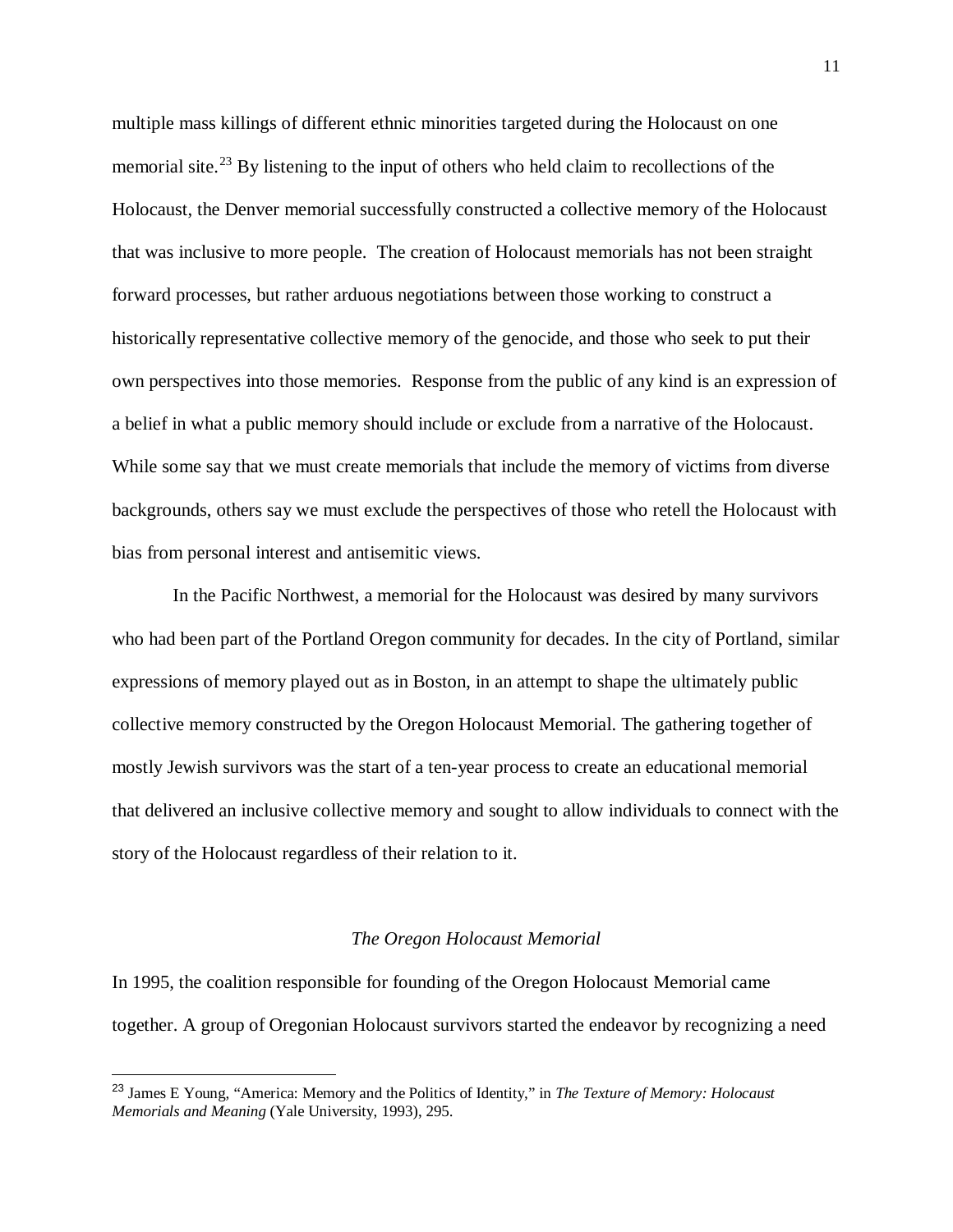for an organization centered around victims and their descendants, which would further the memorialization of the Holocaust in Oregon for educational purposes. The organization would be called Oregon Holocaust Survivors, Refugees, and Families (OHSRF). A memorandum stated that the purpose of the organization was "to create and implement projects dedicated to, and in remembrance of, their family and the many millions who perished" and to build a supportive community that is committed to forwarding the message "Never again."[24](#page-13-0) That same year, the Oregon chapter of the American Jewish Committee (AJC) became the umbrella organization for OHSRF.<sup>[25](#page-13-1)</sup> This marked survivors gaining a major supporter who would be a key ally during the turbulent decade that preceded the memorial's completion. Though it was a long process, the OHM was completed in 2004 in its ultimate location in Washington Park. The site was chosen in 1995 and contested in courts by the Arlington Heights Neighborhood Association, a neighborhood bordering Washington Park, until 2003.

Survivors and others impacted by the Holocaust are to thank for the memorial; by going on with their lives and sharing stories with their children and grandchildren, they have infused the Holocaust memory into the public memory. In the construction of collective memory, it is survivors who hold the firsthand accounts that are later reinterpreted and combined with other memories to become the narratives produced by memorials. The survivors are present in the memorial through the witness wall quotes which stand as testimony to genocide. The memorial also serves as a sacred final resting place, as it includes remains from major killing centers in Europe. Through the memorial committees' effort to broaden the scope of memory and include any survivors willing to become part of the project, the Romani people are included, a group that

<span id="page-13-0"></span> <sup>24</sup> "Letter - OHSRF and AJC," 1995, Org 48 Oregon Holocaust Memorial, Box #3 Series II: Construction, Construction: Agreements., OJMCHE.

<span id="page-13-1"></span><sup>25</sup> "Letter - Judith Kahn," 1995, Org 48 Oregon Holocaust Memorial, Box #3 Series II: Construction, Construction: Agreements., OJMCHE.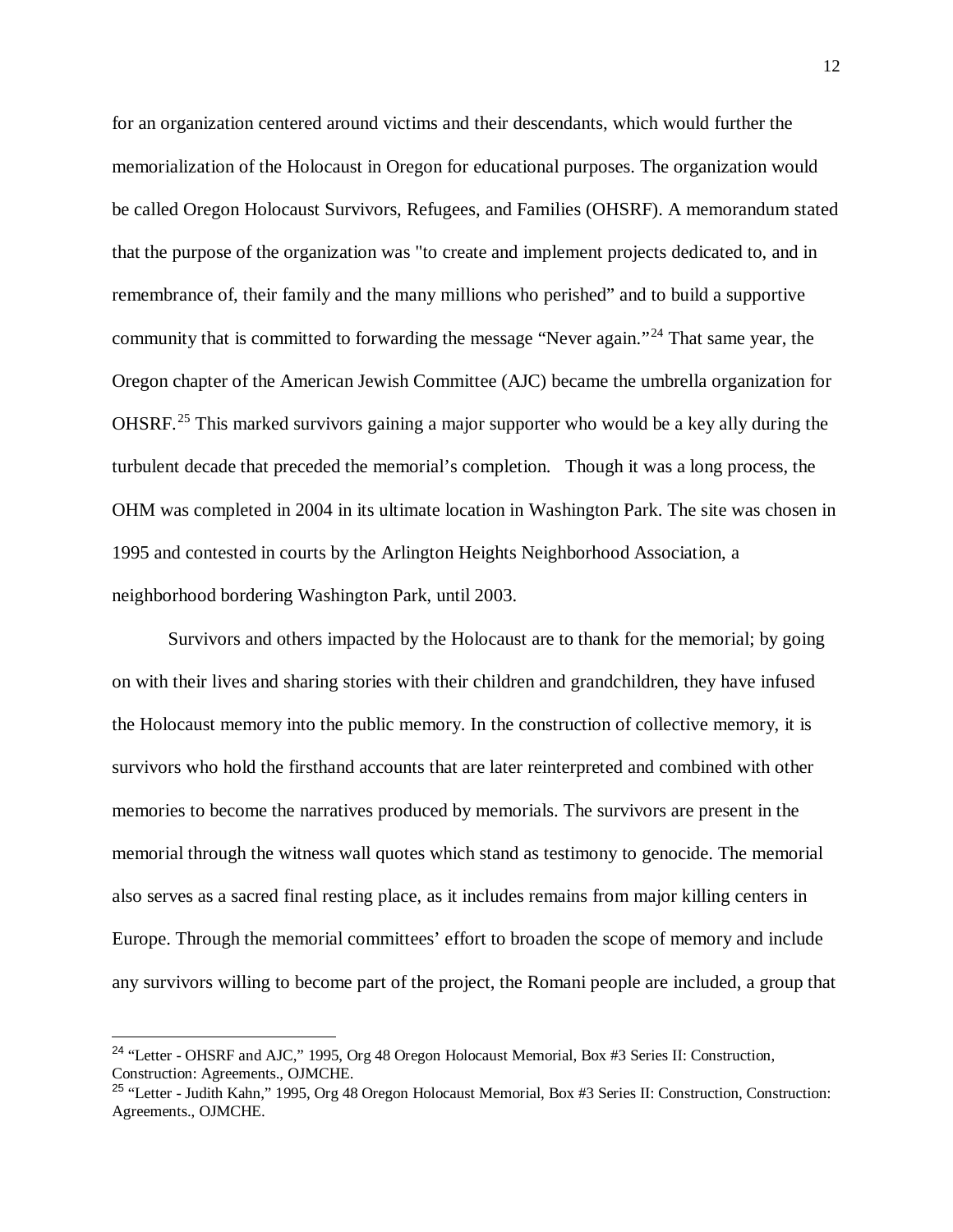has been historically underrepresented in depictions of the Holocaust. The inscription wall bears important Romani names that give representation on the community's terms. It is significant for a project mostly backed by one group, the Jewish community, to extend such an offering to another ethnic community and ask nothing in return. It is clear that what the Jewish community gains in including the memory of Romani people is having a more diverse representation, so that the lessons of the Holocaust will be transmitted through a broad collective memory of genocide.

#### *Designing the Oregon Holocaust Memorial*

The Oregon Holocaust Memorial design team was responsible for conceptualizing the memorial in the Wright Avenue site donated by the city in 1995. The design team was made up of six members, Ted Savinar, Marlene Salon, John Warner, Paul Sutinen, Marshall Lee, and John Laursen. Savinar was the most accomplished designer and considered the lead on the project, as he had just recently designed the memorial for the mass shooting at Columbine. At both the Columbine memorial and the Oregon Holocaust Memorial, Savinar worked to give visitors a personal experience in a public place. Savinar held the view that, for those who seek remembrance, it is hard but worthwhile to overcome a desire for a multitude of memorial features and instead focus solely on the question of "what you want people to feel like, not only now, but after all of us are dead."<sup>[26](#page-14-0)</sup> Instead of centering on an extensive experience, Savinar focuses on what emotions to evoke in people through their recollection of the genocide. The design process took place between '95 and '96. The plan received resounding approval, especially from the Memorial Coalitions Art Council, which unanimously voted in favor of the

<span id="page-14-0"></span> <sup>26</sup> Randy Gragg, "Savinar: Interviews with Relatives Part of the Design," *The Oregonian*, April 9, 2003, OJMCHE Archive.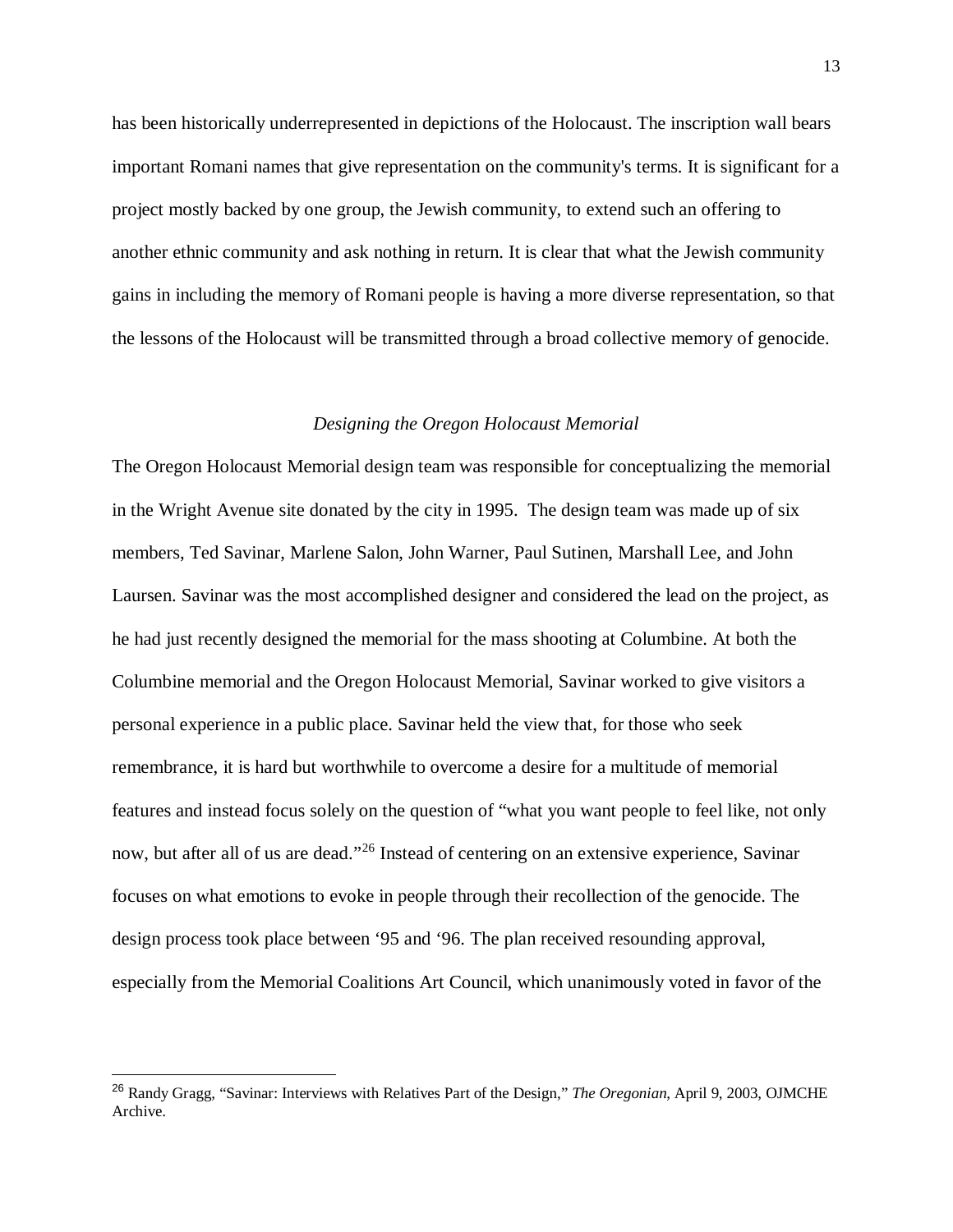design after it was submitted on June 28th,  $1996<sup>27</sup>$  $1996<sup>27</sup>$  $1996<sup>27</sup>$  The memorial was built to the wishes of the original proposal, despite the eight-year delay due to strength of the design. The design's success signals how well the memorial's planners had constructed an inclusive collective memory of the Holocaust. These designers were specific in planning for what objects and aspects of the memorial as well as the natural space around it would evoke the constructed narrative of the Holocaust. While some spaces are designed to be jarring, others play the role of inciting reflection on the event or remembrance of the victims. In the written plans for the memorial, the following connections are made between aspects of the memorial and intended meanings. Boulders and gravel rocks are to convey remembrance, while the walkways and benches are to be contemplative. Historical writings are to be educational, and an eternal flame and landscaping are to instill feelings of hope for the future.<sup>[28](#page-15-1)</sup> Out of all the original memorial features conceived by the team, only an eternal flame was left entirely out of the memorial.

The design that Savinar and his team proposed, and ultimately became the completed memorial, can be broken down into five distinct sections. First, the town square serves the purpose of transporting Oregonians away from Portland and into a space where they can imagine the Holocaust and engage with the subject in a relevant place. Second, the witness wall portrays survivors' direct memories from the Holocaust. Third, the soil vault, where soil from all six killing centers were placed by survivors, is buried under an onyx column that is inscribed with names of six sites of destruction and recognizes the remains present. Fourth, the memory wall has the names of victims of the Holocaust who are related to Oregonian survivors which provides a place of quiet reflection as one reads the hundreds of names present. Fifth and finally,

<span id="page-15-0"></span> <sup>27</sup> "OHSRAF Concepts for Artists and Architects," 1996, #48 Box #3, OHM Construction, Construction: Art Committee, OJMCHE.

<span id="page-15-1"></span><sup>&</sup>lt;sup>28</sup> "OHSRAF Concepts for Artists and Architects," 1997, #48 Oregon Holocaust Memorial Box #3, OHM Construction, Construction: Art Committee, OJMCHE.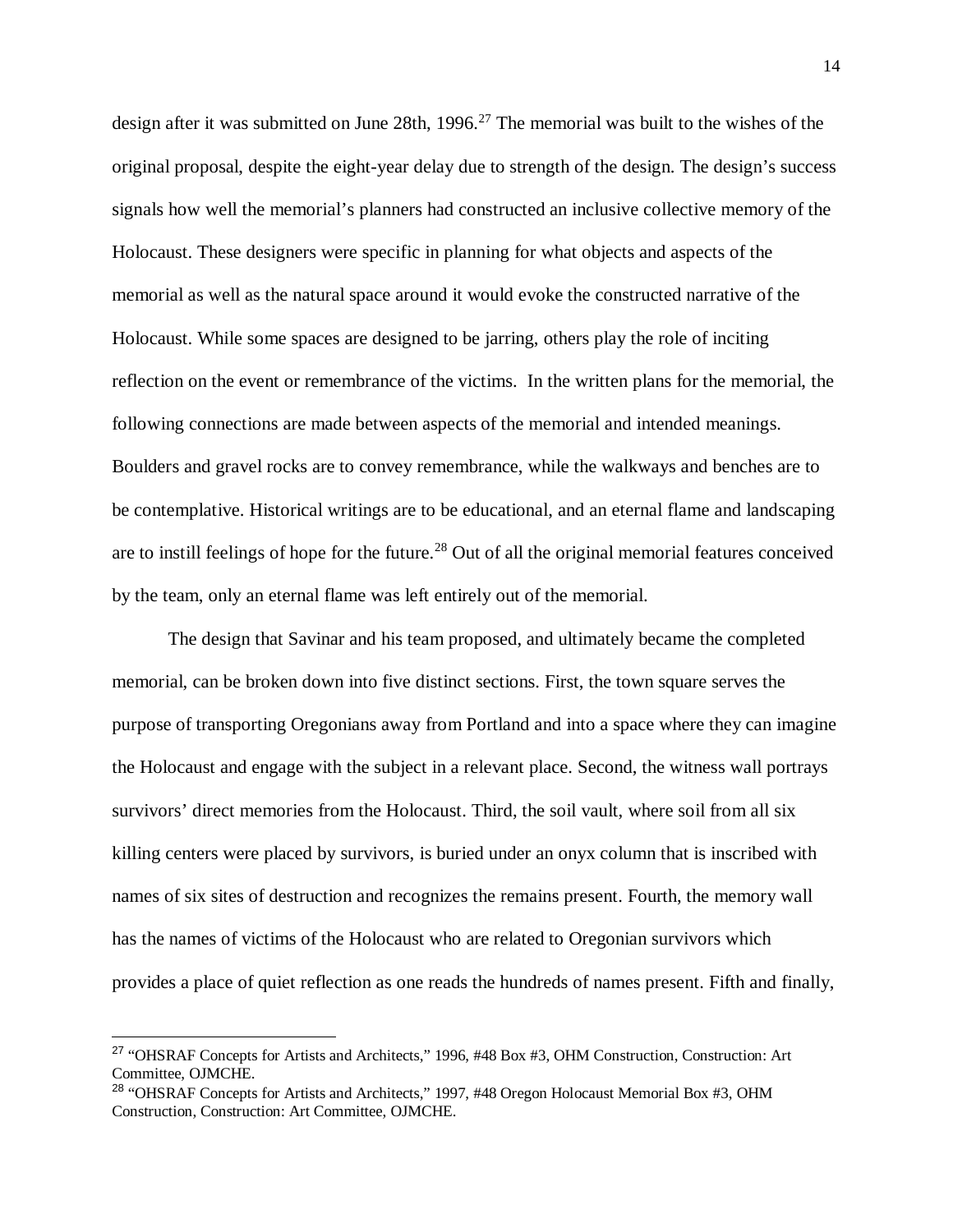the concluding panel gives lessons to take away from the story told of the Holocaust by the memorial, and recognizes by tribal names some of the Romani people murdered by the Nazis.

#### *The Town Square*

The town square consists of a cobblestone square with a lamppost and bench to resemble a European square. The designers' purpose was for the bronze items to "suggest the scattered remains of a hasty exit, the crying voices of children hurried in tow and the loss of personal objects that signify family and home."[29](#page-16-0) This space serves the purpose of transporting the person away from Oregon and into a constructed memory of Hitler's Europe, so as to tell the story of the Holocaust. This story begins at deportation, when hundreds of thousands of Europeans were abruptly forced to leave their homes and only bring a small number of their personal possessions with them. Most were never to return. The bronze objects represent what was left behind, dropped in the rush of forced deportation. They are everyday items that are intended to remind a viewer of themes of family. The doll and child's shoe represents children within the family, while items like the glasses and the suitcase represent adults within the family. These divisions are often pointed out in genocide studies because the murder of children physically wipes out the most recent generation of a group. 1.5 million children were murdered in the Holocaust: one million, five hundred thousand futures and dreams never fulfilled. The ultimate tragedy for any group is the loss of their youth. The bronze broken violin conjures memories of the great artists and musicians whose work was left unfinished as they were deported from sites such as Theresienstadt ghetto to killing centers. The bronze broken Hanukkah Menorah is the only overtly Jewish item, and has the purpose of drawing in a viewer with a well-known Jewish

<span id="page-16-0"></span><sup>&</sup>lt;sup>29</sup> "Design of the Oregon Holocaust Memorial Garden," 1999, #48 Box #4, OHM Construction, Construction: Design Team.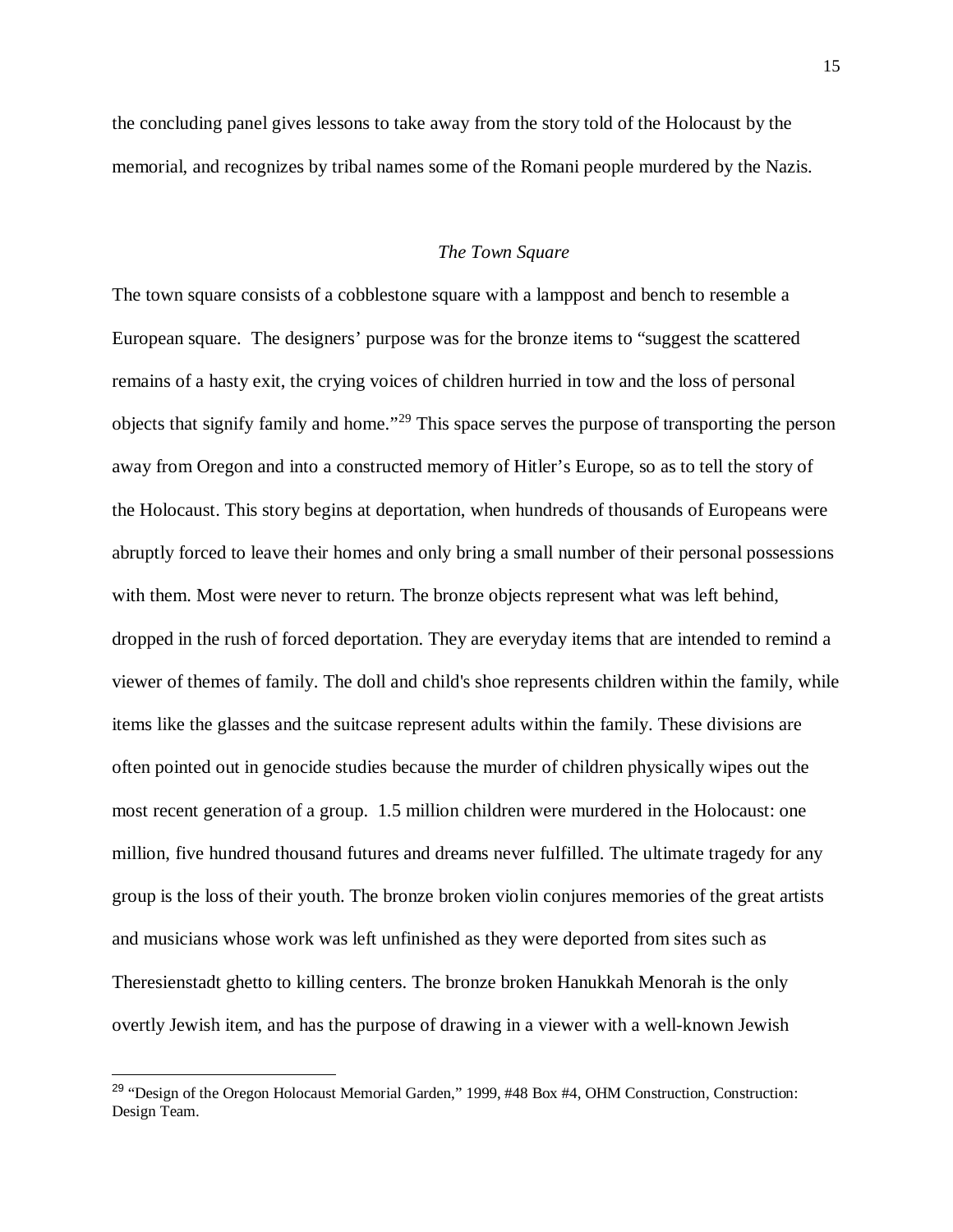American symbol, which represents the fractured religious communities of Jews in the wake of the deportations during the Holocaust. Leading away from the square and towards the Memorial wall, representations of concrete train track ties are sunken into the path so while walking you pass over them as if on a train heading towards sites of destruction. This space uses design to evoke a setting of genocide, with the purpose of moving the audience into the memorial and to descriptions of persecution on the memorial's history wall.

#### *The Witness Wall*

On the outward facing side of the memorial wall, fourteen plaques are inset into the stone facade, each with a different quote from a survivor. The quotes show experiences ranging from normal life before the Holocaust, deportations, extermination camps, and fractured family life. Short yet revealing quotes capture normal life and the shift away from it towards a life of persecution. A plaque reads, "I can remember a sweet and simple little painting of a bowl of fruit hanging above my parents bed." Simple details of universal themes of home allow many people to relate to a normal life experience that victims had before the Holocaust, therefore affirming within the collective memory that victims were ordinary people just like the viewer. One quote reads; "We had friends and parties and concerts in the park. I could hardly wait for my tenth birthday when I was promised a new pair of ice skates. A few days before that birthday my whole world changed." This line captures a once normal life being interrupted by the Holocaust, never to be the same again. The abnormal circumstances are marked with dramatic events of deportation and the arrival at killing centers, which ended the journey for so many people.

Quotes from survivors that pertain to themes such as deportation use memory to construct a narrative that depicts a journey to the gates of Auschwitz, and the horrors within. One quote shows a memory of deportation and transit to killing centers explaining that it was "three days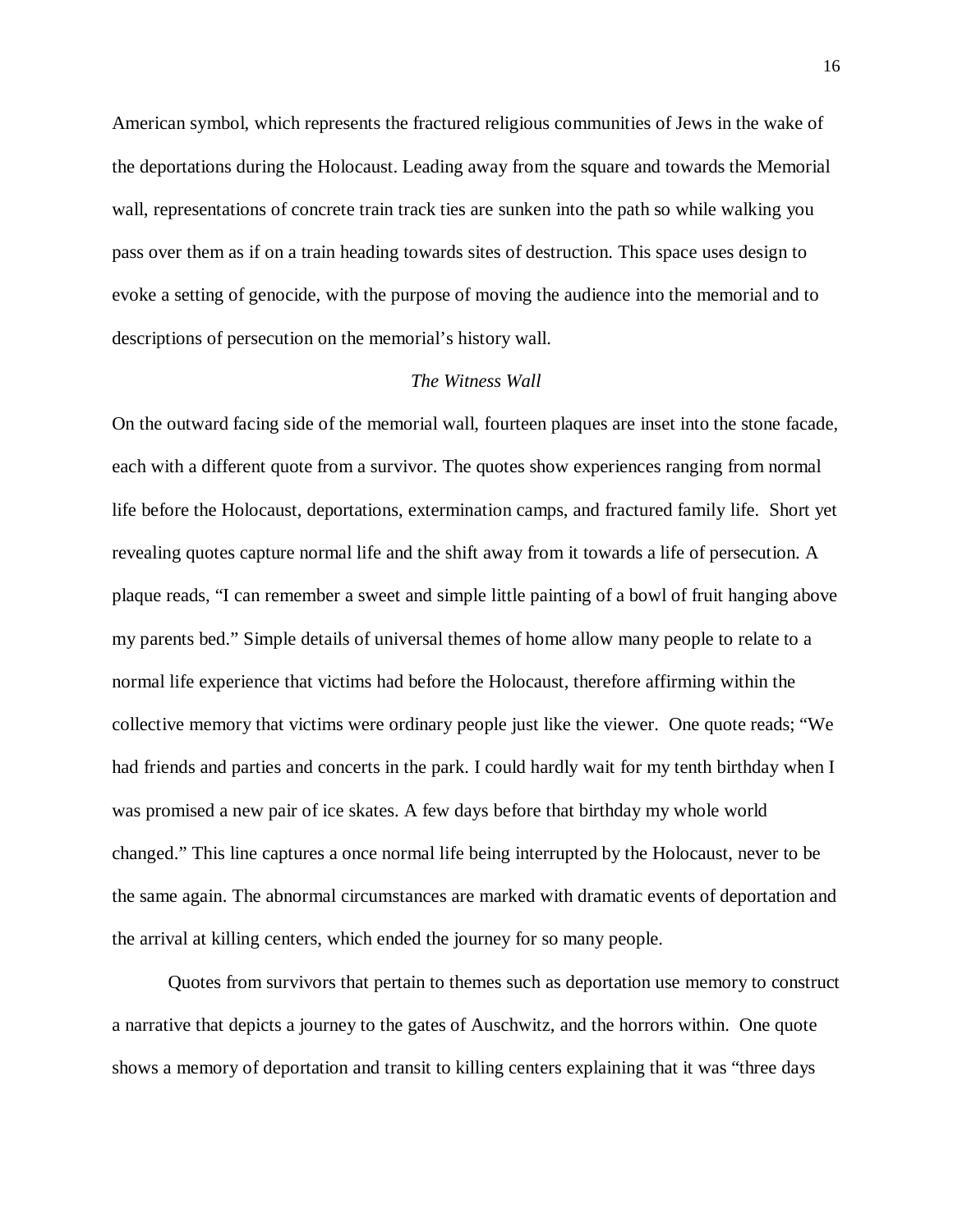and two nights all of us locked in a boxcar with a bucket, a single bucket in the middle of the floor. The train ride was miserable - a stinking filthy revolting pestilent mess. And when they opened the doors we found ourselves in hell." The transit to incarceration sites is an experience many Holocaust victims had, both Jews and non-Jews, which again makes it an example of broad depictions of genocide for the sake of inclusivity.

The transportation of victims by train is an infamous part of the Holocaust, and has been commonly depicted in films, such as *Schindler's List,* to represent the destruction of the Jews. In his memoir, *Night,* Ellie Wiesel wrote extensively about traumatic experiences while being moved from his home to Auschwitz in a box car. Wiesel won the Nobel Peace Prize in 1986 and his book *Night* has been one of the most influential Holocaust texts of all time, second only to the Diary of Anne Frank. In 2006, *Night* became a best seller again, after Oprah Winfrey chose it for her televised book club.<sup>[30](#page-18-0)</sup> His story of deportation and transit is so well known that such themes came to be called upon and recognized by an audience.

Within the quotes there are few representations of lesser known pieces of the genocide, such as the murders carried out by the Einsatzgruppen in Eastern Europe and Russia. Over a million of the murdered Jews never entered into a boxcar, but instead were moved by foot or truck to areas near where they lived and were shot into pits. This horrible way in which people were murdered is not depicted because it is not a story that is part of Oregonian survivors' memories, and is absent from American memories, since it was a method of murder during the

<span id="page-18-0"></span><sup>&</sup>lt;sup>30</sup> David Cohen, "Elie Wiesel, Holocaust Survivor, Activist and Nobel Peace Prize Winner, Dies at 87," POLITICO, accessed May 21, 2020, https://www.politico.com/story/2016/07/elie-wiesel-holocaust-survivor-activist-and-nobelpeace-prize-winner-dies-at-87-213655.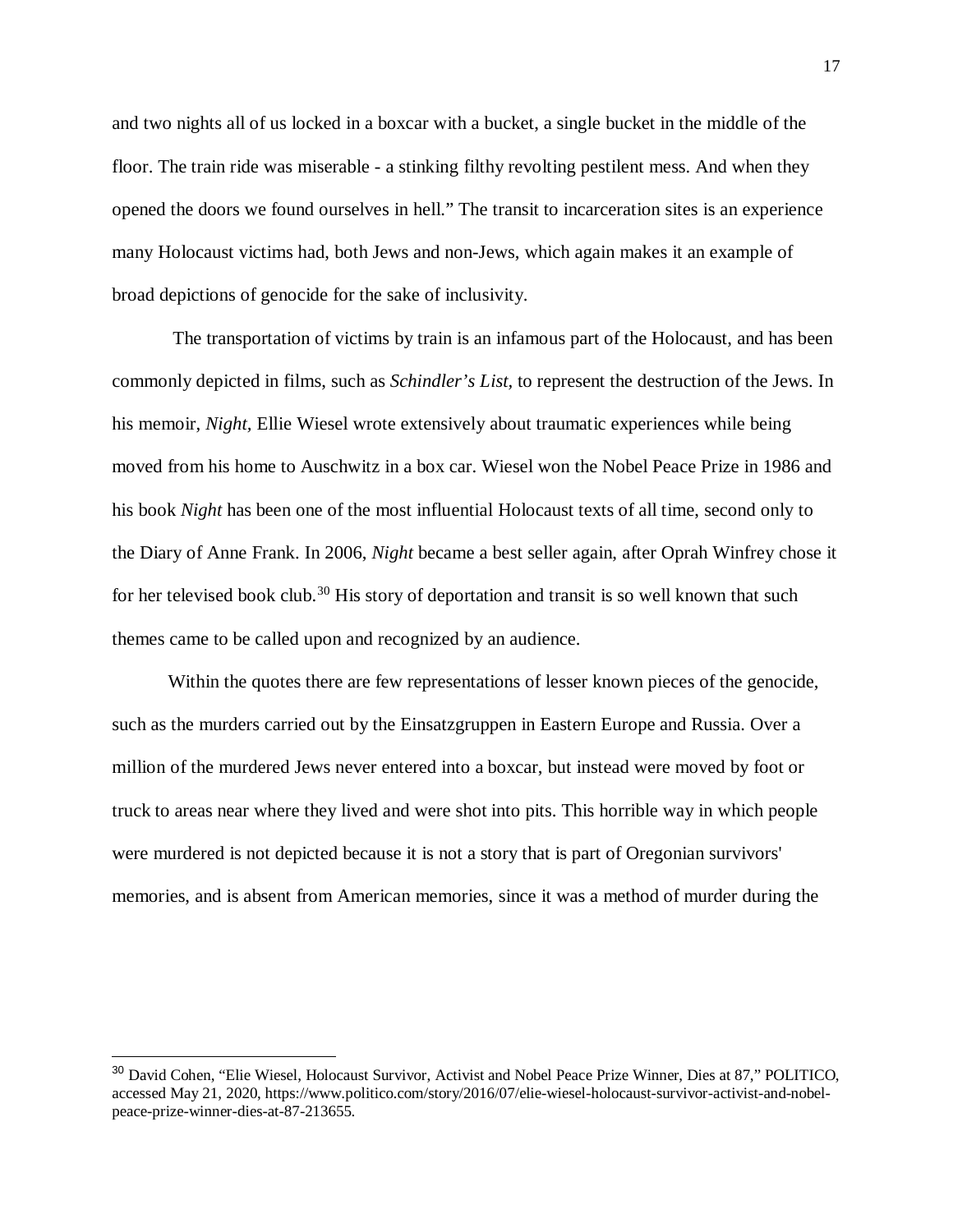Holocaust that has not been well introduced to the public through a widely publicized piece of literature or film, to date. $31$ 

The memorial recognizes that life before genocide is hard to return to, and that suffering from the past remains forever, as people live on without family and friends. One plaque reads, "I had a childhood in which there was no mother, no father, no brother, no sister, no grandparents, no cousins, no aunts, no uncles. To this day I am filled with envy when I see children walking hand-in-hand with their parents." This survivor's memory of loss is conveyed to us as part of a collective memory of the Holocaust, giving a broad scope of victims through the inclusion of many family members' titles. Quotes such as "The fear has never left me" shows the lifelong impact the trauma of experiencing genocide has on the psyche. Together the survivor quotes construct a collective memory of the Holocaust which is unique to them and their recollection of experiences in Europe.

#### *The Soil Vault*

Underneath the end of the memorial wall sits the soil vault. On an onyx panel it is stated that "Beneath this rock are interred soil and ash from the six killing-center camps of the Holocaust" and below the sites are listed: Chelmno. Treblinka. Sobibor. Belzec. Majdanek. Auschwitz-Birkenau. The six centers are responsible for the killing of over three million Jews, including hundreds of family members of survivors who would eventually rebuild their lives in Oregon. By placing the remains of victims at the site, the sacredness of the place increases as it becomes a final resting place for victims. The memorial wall and soil vault themselves serve as a grave site for mourning the victims who beforehand had no recognized final resting place. Many of the

<span id="page-19-0"></span> <sup>31</sup> Izabella Tabarovsky, "Auschwitz Cannot Be Only Pillar In Holocaust Memory – The Forward," June 12, 2019, https://forward.com/opinion/425672/not-all-jews-were-killed-in-concentration-camps-during-the-holocaustwe/?fbclid=IwAR2BqIC76e2HLtfJcxjntvjYPbqbbggFZ9MxRTktnOToxdasf16rkAulXqc.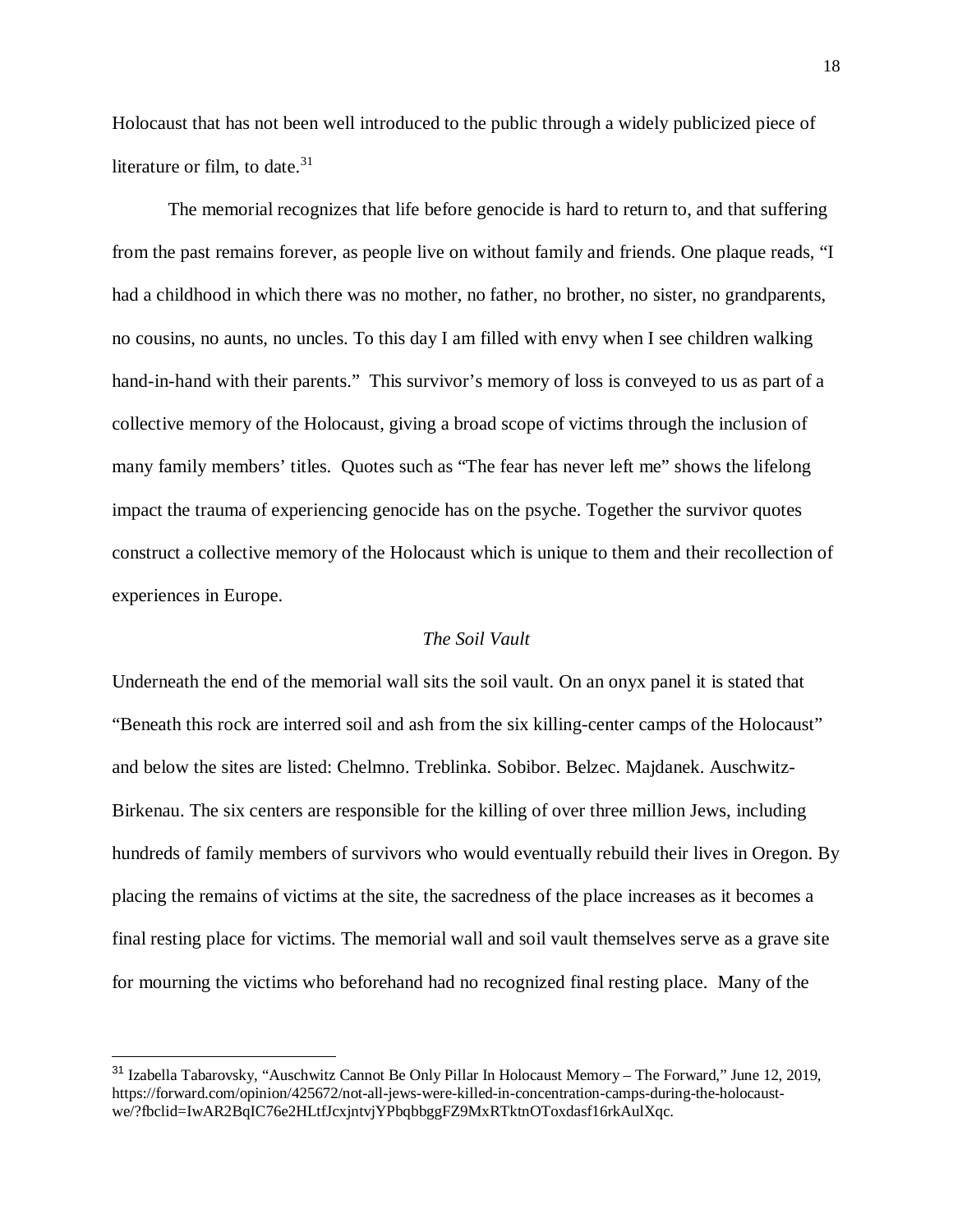survivors that eventually came to Oregon were interned in the final and largest camp, Auschwitz-Birkenau. Oregonian survivor Miriam Greenstein was imprisoned in a section of the Birkenau complex after the murder of her mother in the Auschwitz gas chambers. She later returned to all six killing centers with a group of other Oregonian survivors to collect ash to bring back to Oregon for the Soil Vault that would be part of the memorial. She documents this intrepid journey back to the sites of destruction in her book *In the Shadow of Death.* Greenstein describes the experience of returning to the camp that she was once a slave in, isolated in one area, and now being free to roam and see the vastness of the Birkenau complex. Greenstein writes that a short distance away at Auschwitz they "dug soil from a putrid pond directly across from one of the crematoria." The grief of returning to reclaim the remains of one's relatives is beyond knowable, but what she says is that "The emotional stress left us barely functional."[32](#page-20-0) Because of the survivors' bravery to return to Europe and collect remains of their murdered family, the memorial is more connected to their existence and circumstances of their murder, as it bears the honor and burden of being the site to serve as their final resting place for all time. The camp Belzec was an especially deadly camp, as the survivors who were still alive after the Second World War can be counted on one hand.<sup>[33](#page-20-1)</sup> In her memoir Greenstein recalls visiting this killing center while it was raining. "We huddled under umbrellas, dug some soil, said the prayers, and left. This camp is one of the saddest places on this earth, definitely not somewhere to linger or sightsee. It left an indelible impact on my psyche."<sup>[34](#page-20-2)</sup> This memory of the killing center is drawn upon by the soil vault, which represents the sites of destruction and the dead. Under the stones of

<span id="page-20-0"></span> <sup>32</sup> Miriam Greenstein, "Return To Auschwitz," in *In The Shadow Of Death: A Young Girl's Survival in the Holocaust* (Portland, OR: Press-22, 2010), 116.

<span id="page-20-1"></span><sup>33</sup> Doris L. Bergen, *The Holocaust: A Concise History* (Rowman & Littlefield, 2009), 248.

<span id="page-20-2"></span><sup>34</sup> Miriam Greenstein, "Return To Auschwitz," in *In The Shadow Of Death: A Young Girl's Survival in the Holocaust* (Portland, OR: Press-22, 2010), 113.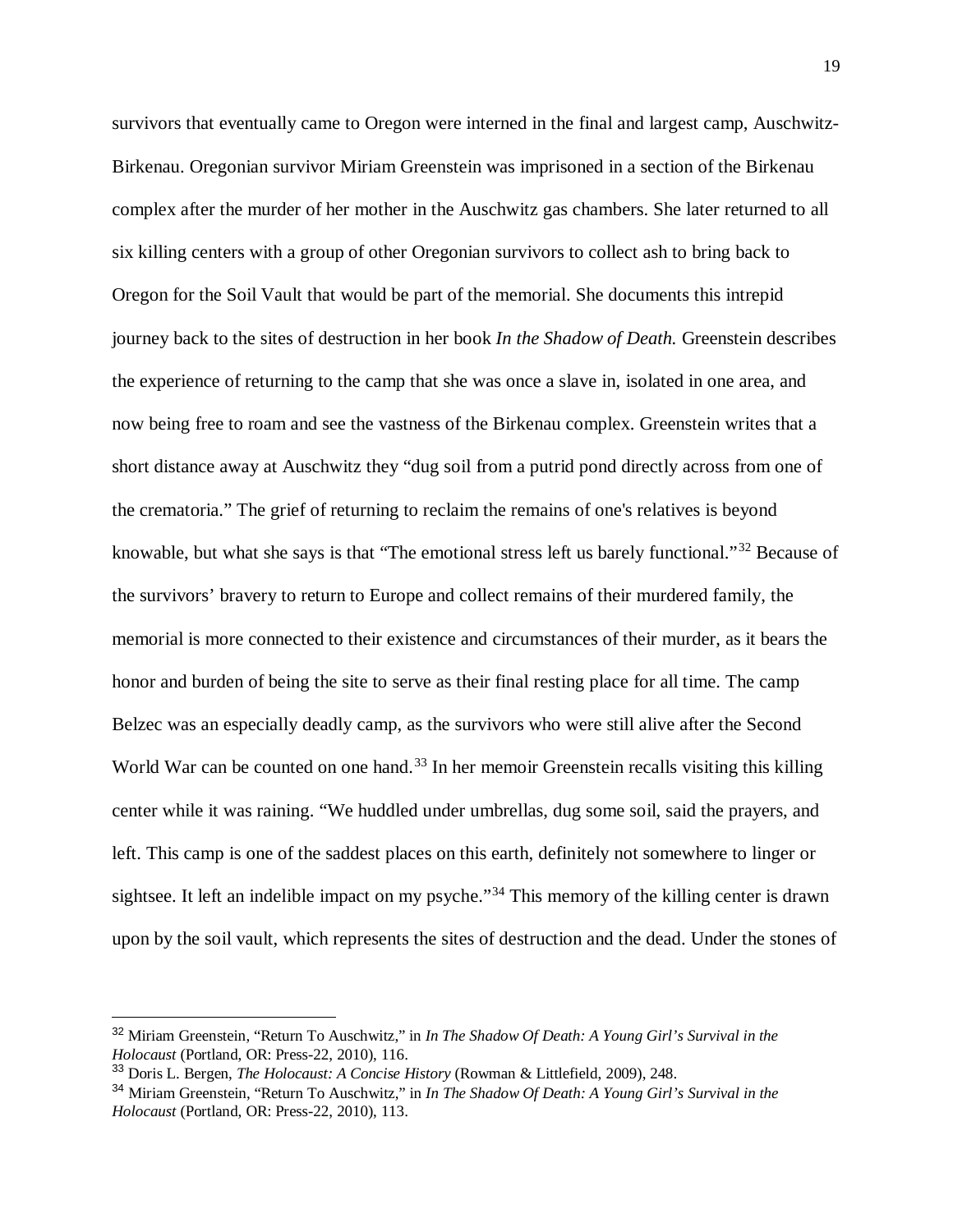the memorial are the remains of murdered individuals resting in neatly tied cloth bags with their sites written on the sides. Survivors themselves brought the memory of the killing centers into the construction of collective memory for the Holocaust.

#### *The Memorial Wall*

The Memorial wall, which has the names of over six hundred relatives of Oregonian survivors who were murdered in the Holocaust, is cause for deep reflection for those present. Significant effort went into the inscription process for the wall, to represent as many victims and survivors who have a connection to Oregon as possible. In 1997, the Oregon Holocaust Memorial Coalition (OHMC) had been active for a number of years and had already chosen a design to fit with the city allocated property along Wright Street in Washington Park. The memorial wall was to be on the back of the memorial's eight-foot-tall wall, where there would be onyx panels on which the names of victims related to Oregonians would be listed. Yet with no database of Oregonian Holocaust survivors and their deceased relatives, a committee had to be formed to find as many survivors as possible interested in sharing the names of their loved ones. This effort allowed for the memorial to become a more inclusive space than it may have been otherwise. By reaching out to survivors, both Jews and gentiles, the memorial coalition included the memory of the Great Devouring of the Roma people alongside the Shoah of the Jews. Both of these terms refer to different murders within the same genocide, each with the perspective of two separate peoples.

On October 22nd, 1997, at the organizational meeting for the Memorial Wall Committee it was decided that the best way to reach out to survivors was through the sponsors of Holocaust education and the memorial itself. On a document that would have been mailed out to survivors for information on their relatives, specific inscription guidelines were given. To qualify for your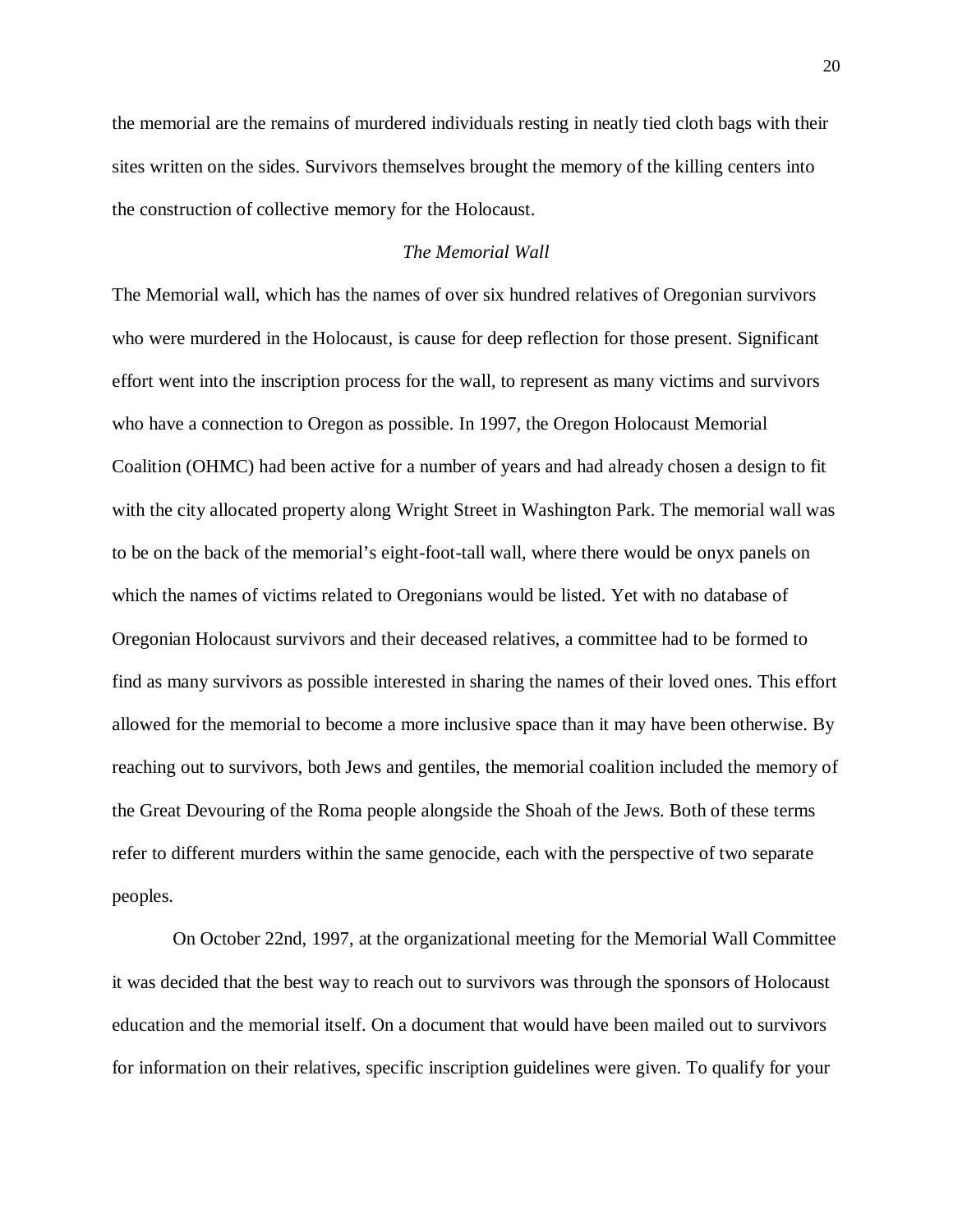relative to have their names inscribed on the memorial free of charge, names had to be of immediate family members, including: children, parents, siblings, grandparents, cousins, aunts and uncles who perished in the Holocaust. Fifty letters would be inscribed for free. For additional names that were not covered by the category or were over fifty letters, there would be a cost of \$3 per letter. The due date to return inscription forms was March 1st, 1998, which gave individuals approximately four months to make names available. While the first 50 letters were free, this normally wasn't enough characters to remember every single murdered relative for each survivor free of charge.<sup>[35](#page-22-0)</sup> Thus survivors did have to at times pay for a more complete form of memorialization, but it did not bar people from including the memory of their family in the memorial.

On December 1st, 1997, *The Jewish Review* published an article alerting the Jewish community of the OHMC's pursuit for names of people murdered in the Holocaust for the new memorial. The article said that the Coalition was searching for survivors within Oregon and southwestern Washington. In the article, an interviewed member of the Coalition, Evelyn Thomas, "stressed that the OHMC views the victims of the Holocaust as anyone who perished in the camps from any cause."[36](#page-22-1) The desire for the memorial to be inclusive is emphasized in the article, showing that the mostly Jewish effort sought to pull fellow victims' memories into the memorial. A few months later, Leland Robinson responded to the request for names as a representative of the Roma community through her leadership in the Pacific Northwest Chapter of the International Romani Union. After a number of intertribal discussions, Robinson says that

<span id="page-22-0"></span><sup>&</sup>lt;sup>35</sup> "Memorial Inscription Form" (OHMC, 1997), Org 48 Oregon Holocaust Memorial, Box #5 Series II: Construction (1992-2004): Inscriptions.

<span id="page-22-1"></span><sup>36</sup> *"Memorial Seeks Names" (The Jewish Review* 1997) Org 48 Oregon Holocaust Memorial, Box #5 Series II: Construction (1992-2004): Inscription Approvals.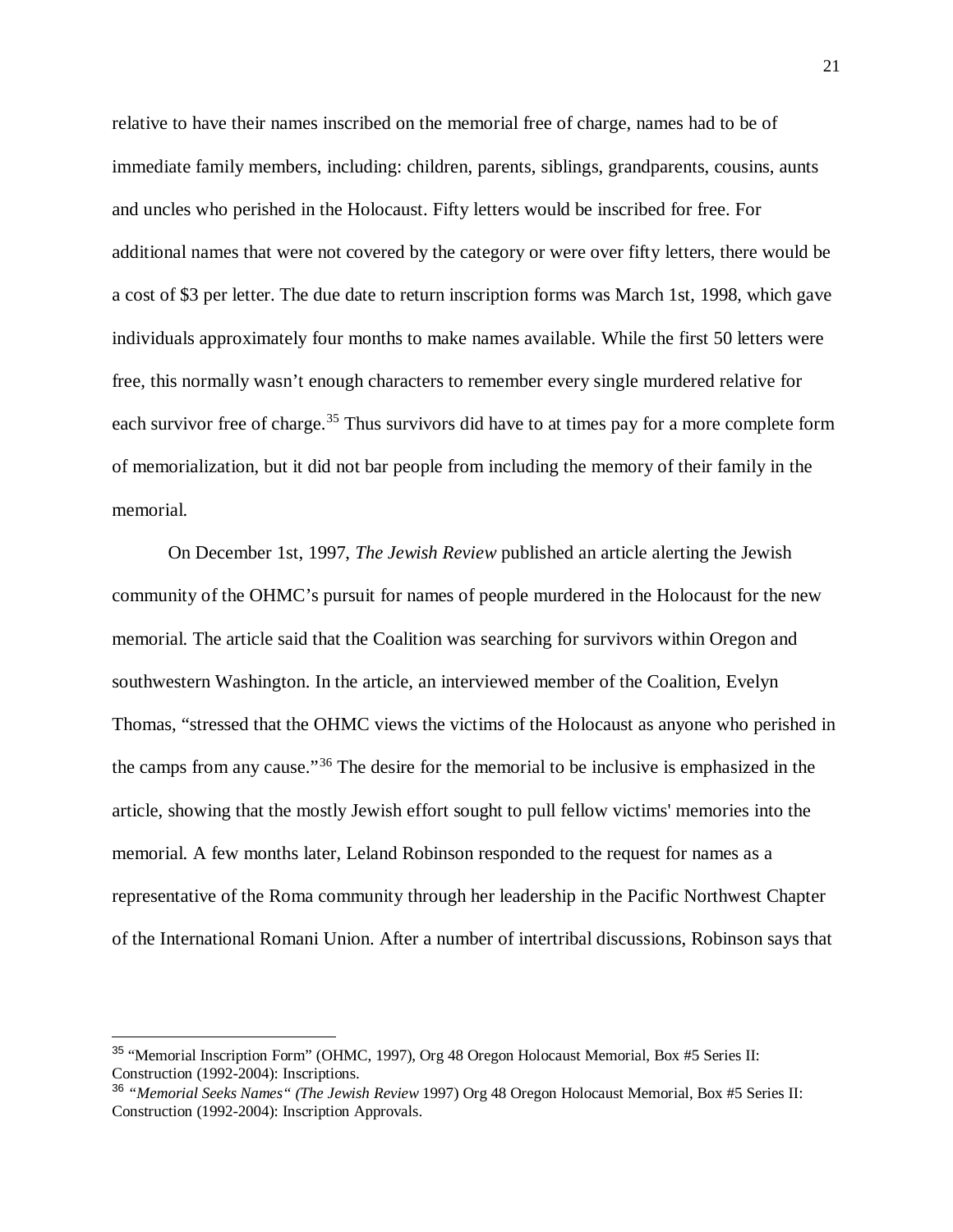their "primary means of identification is tribal''[37](#page-23-0) and offered two ways to incorporate the Roma into the Memorial. First in the town square, Robinson asked that a little inscription plaque be made that says "In memory of the Roma (Gypsies) who died in the Holocaust." For the memorial, the tribal names Sa Roma, Kalderasha, Romanichal, Machwaya, and Boyash are requested to be inscribed on the memory wall. While Robinson's first request would go unfulfilled, the second request of the inclusion of the tribal names was adamantly taken on by the memorial coalition. On April 22nd, 1998, the inscription commission put out a progress report on how many names had been received for inscription. The report recounts sending out 300 inscription forms by mail to survivor contacts often made through Jewish partners and supporters. At the writing of the report, there were 123 responses received totaling more than 573 names for inscriptions. The report mentions that "Some people have been reluctant to submit names at all because of the delays and confusion created by the site dispute." The report states that the attempts to identify Oregonians who have Jehovah's Witnesses relatives who died in the Holocaust was unsuccessful in spite of local and national attempts by Witnesses organizations.<sup>[38](#page-23-1)</sup> In the end, the Roma were represented in the concluding text of the memorial, and Jehovah Witnesses were mentioned but not in great detail since the Portland community lacked Witness survivors or relatives.<sup>[39](#page-23-2)</sup> On the memorial, the Roma's experience of persecution is depicted and the tribal names that were first requested to be included in 1998 are present in the inscription. The text reads: "Descendant of Roma tribal groups - the Bashaldey, the Boyash, the Kalderasha, the Machwaya, the Romanichal, and the Sa Roma - live among us here in our own community.

<span id="page-23-0"></span> <sup>37</sup> "Letter - Robinson 98" (OHMC, 1998), Org 48 Oregon Holocaust Memorial, Box #5 Series II: Construction (1992-2004): Inscription Approvals.

<span id="page-23-1"></span><sup>38</sup> "Inscription Progress Report" (OHMC, 1998), Org 48 Oregon Holocaust Memorial, Box #5 Series II: Construction (1992-2004): Inscription Outreach

<span id="page-23-2"></span><sup>39</sup> "Inscription Progress Report."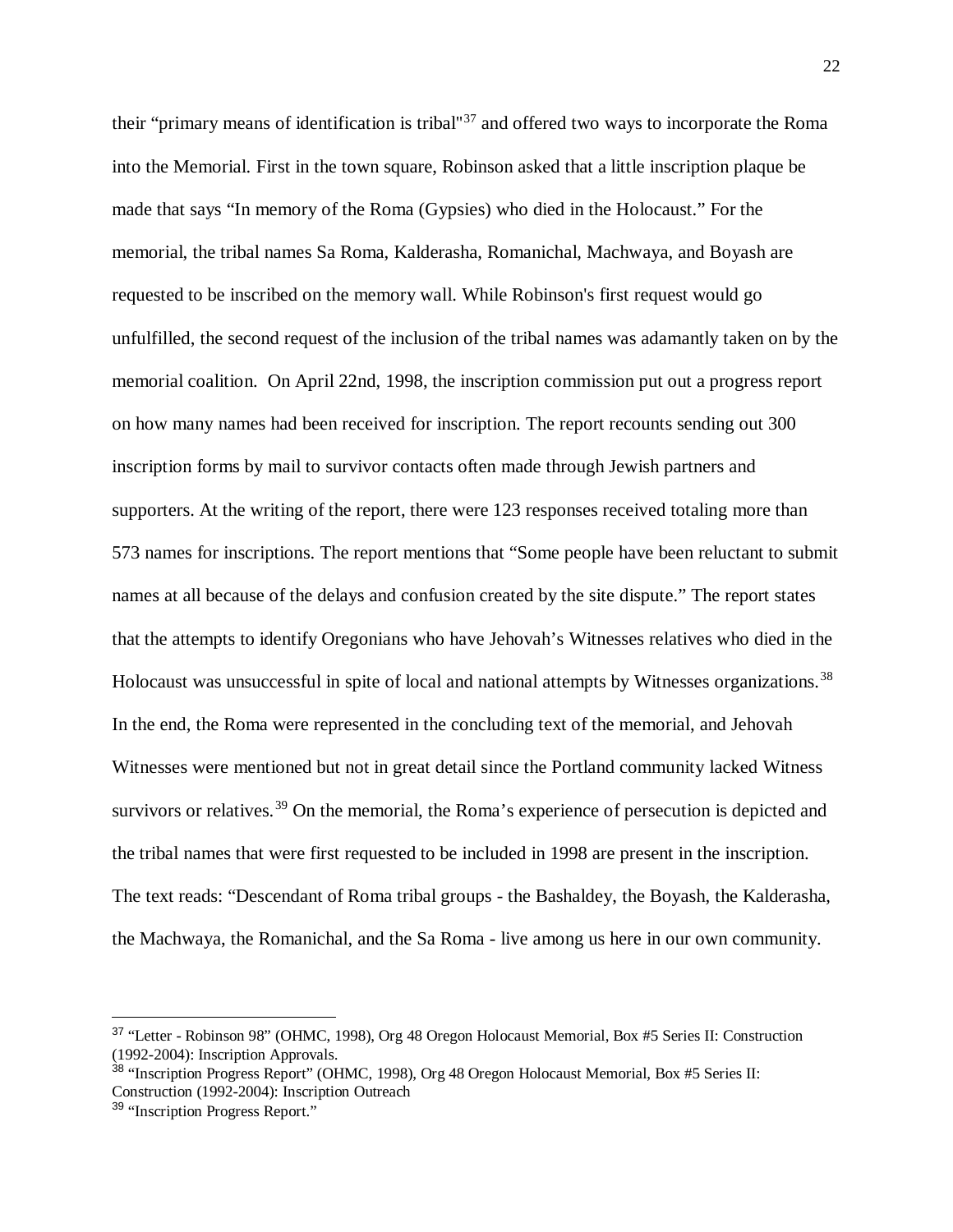They too cherish the memory of loved ones lost at the hands of the Nazis." (The Oregon Holocaust Memorial).

After the memorial opened in 2004, Leland Robinson sent a second letter to Emily Gottfried, a well-known figure in the Jewish Community. The letter gives thanks ``for including... various tribal groups in the memorial wall concluding text." The letter gives an interesting Romani perspective that "the Holocaust became known as *Porraimos* which means the Great Devouring. Regardless of the name it was the same event of Nazi genocide." For the Roma, a mostly unrecognized people, the small inscription on the memorial was a little piece of recognition, after living for fifty years with unrecognized and "unresolved historical grief."[40](#page-24-0) Despite the majority Jewish financial backers of the memorial, a narrative was constructed of the Holocaust that reflected the diversity of victims, as opposed to focusing on only the 6 million Jewish victims.

#### *The Rare Dissent to the Oregon Holocaust Memorial*

The Oregon Jewish Museum and Center for Holocaust Education (OJMCHE) archive has preserved a collection of letters both supporting and dissenting to the memorialization of the Holocaust in the State of Oregon. These letters were sent to the Oregon Holocaust Memorial Coalition while planning and permitting for the memorial were taking place. Messages of support make up the vast majority of the letters that were sent to the coalition. During the design proposal and construction, prominent Oregonians, such as senator Mark O. Hatfield and mayor Vera Katz, wrote in to show their interest in the project continuing forward. After the memorial

<span id="page-24-0"></span> <sup>40</sup> "Letter - Robinson 04" 2004, Org 48 Oregon Holocaust Memorial, Box #5 Series II: Construction (1992-2004): Inscription Approvals.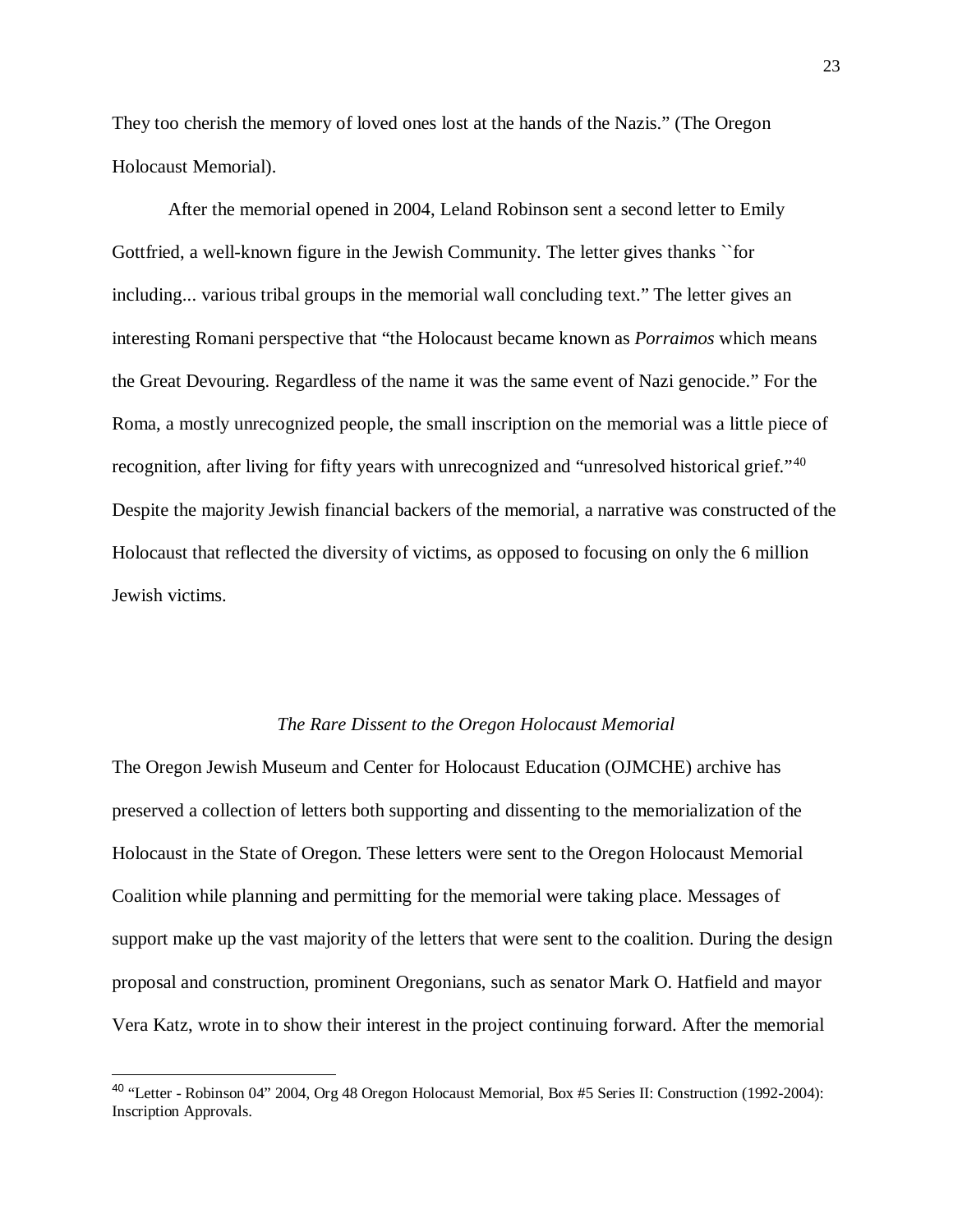was completed in 2004, a number of school children who visited the new memory site wrote messages depicting what they enjoyed about the memorial and the lessons of tolerance that they took away. Additionally, over two dozen letters are saved in the OJMCHE archive that are addressed to commissioner Charles Jordan. They express opposition to his 1998 decision to rereview the Washington Park site for the Holocaust memorial, despite the City Council unanimously agreeing to use the site for the memorial in 1995. These letters call out local officials for slowing down the process and by being willing to listen to the complaints of Arlington Heights neighbors framing the debate as if it had yet to be decided, when in fact the site has already been given to the memorial.<sup>[41](#page-25-0)</sup> The letters are by community members and educators who see the Holocaust as relevant to Oregon history and worthwhile to produce a collective memory of the event.

Not all the letters to the memorial coalition were to give respect and admiration for the project; letters sent in by members of the Arlington Heights neighborhood paint the memorial as a threat to their community due to fears over parking and traffic congestion. However these letters express a desire to relocate the memorial to other public grounds they deem more appropriate for reasons unrelated to discrimination. However, a few letters and opinions from Portlanders utilize antisemitic rhetoric to argue that the very existence of a memorial honoring the Holocaust on public land is discriminatory. A letter by Mr. Paul Seely is titled "Are Jews Better or More Important than Other Ethnic Groups?" The writing embodies a resentful and discriminatory view of Jews that paints the memorial as exclusionary. Mr. Seely starts his letter by asking "Has anyone noticed that the projected design of the memorial exalts one particular

<span id="page-25-0"></span> <sup>41</sup> "Letters of Support - to Comissioner Jordan 1998," 1998., Org 48 Oregon Holocaust Memorial, Box #9 Series II: Construction (1998-2004), Construction: Site Selection - Letters of Support.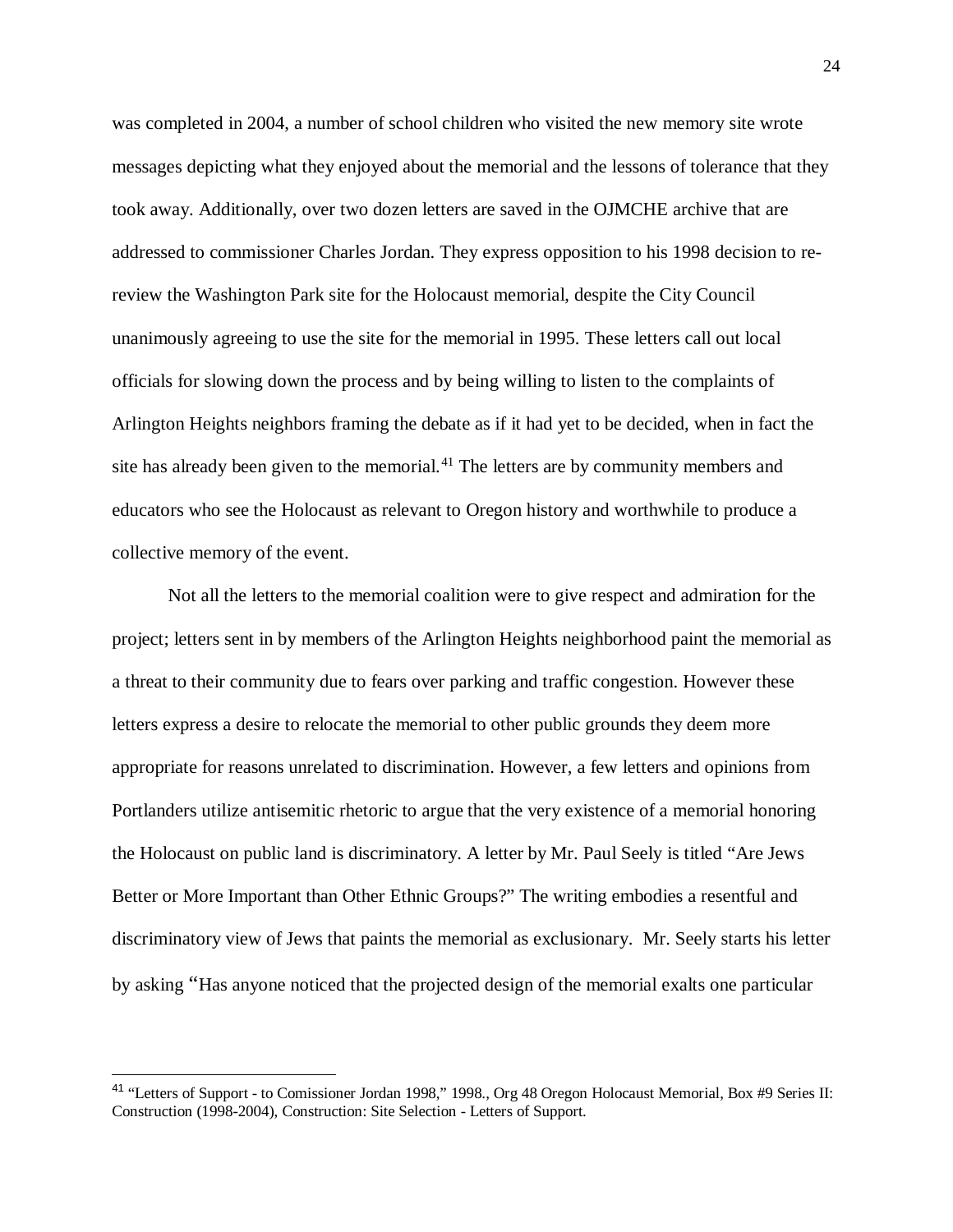ethnic group above all others, implicitly saying that other genocides besides that of the Jews are not really as important?" He goes on to say "if the city really cares about the interest of all ethnic groups equally, this memorial should either be radically revised to give other holocausts equal emphasis and space (the truly ethical solution) or built with its bias on private property."<sup>[42](#page-26-0)</sup> Mr. Seely bases his perspective on antisemitic tropes that Jews are in a position of power and supremacy compared to non-Jews. Seely's statements further show he has little knowledge of the project's inclusive message and the goal to bring together as many victim groups of the Holocaust to commemorate as possible, not just the Jews. He makes the argument that because we are not remembering other genocides we cannot remember the Holocaust, because that is to elevate one group's experience above others. Seely does not recognize the fact that hundreds of Holocaust survivors made their homes in Oregon and became part of the community for decades. Seely's expression of opinion serves the purpose of shifting memory of the Holocaust to one of the Jews tragedy used as supremacy over other groups. The reason there is a memorial is because the United States gave opportunities for survivors of the Nazi genocide to reestablish their lives in North America after the Second World War. Victims of other genocides have not been given such opportunities by the United States, since Americans have yet to be closely connected to another genocide in the way they were as liberators and witnesses to victims of the Holocaust. After surviving genocide, 150,000 Jews lived in displaced person camps in the U.S. zone of divided Europe alone. Jewish survivors waited for visas to be able to join other Jews in already well established communities off of the European continent, in the United States, Canada, or Australia.<sup>[43](#page-26-1)</sup> Such was the case for many Jewish survivors arriving to safety in Oregon.

<span id="page-26-0"></span><sup>&</sup>lt;sup>42</sup> Seely, "Letter - Are Jews Better or More Important than Other Ethnic Groups? An Open Letter to the Oregon Holocaust Memorial Coalition, the City Council and Others.," 1998, ORG 48 Box #1, OHM Series I: Admin-Correspondence: Letters in Opposition, OJMCHE Archive.

<span id="page-26-1"></span><sup>43</sup> Doris L. Bergen, *The Holocaust: A Concise History* (Rowman & Littlefield, 2009), 305.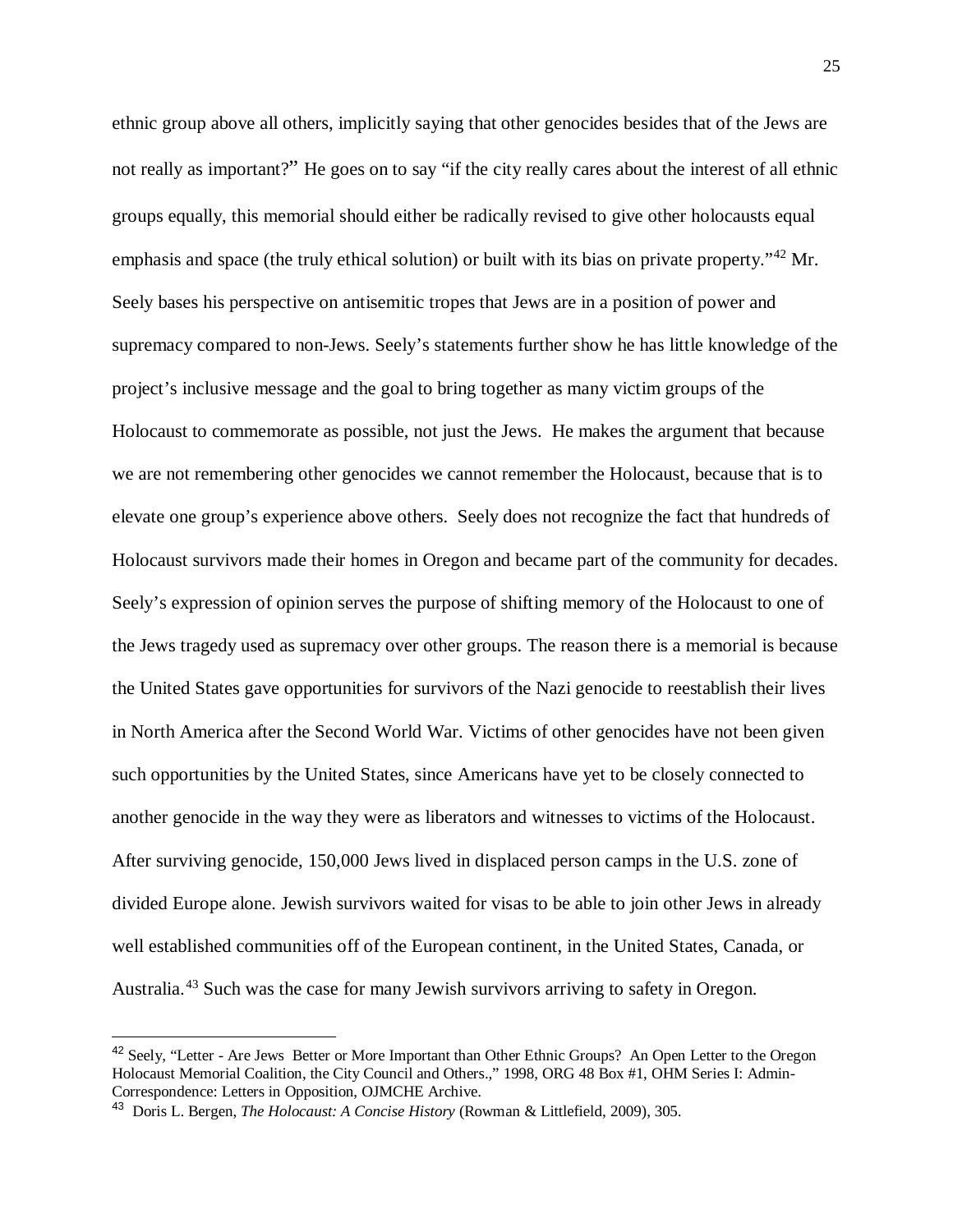One memory of the Holocaust expressed by a survivor saw the value of the memory, but understood it to have no place in Oregon. The notable letter was sent in response to a request for inscriptions from Holocaust survivor Laureen Nussbaum. This brief hand written note is signed by both her and her husband, a fellow survivor, and rejects memorializing the Holocaust in Oregon, based on it being misfitting in their view. Nussbaum writes, "We do not believe that Portland OR is a proper place to set up a memorial for Holocaust victims, that should be done and is being done in Germany and in the countries formally occupied by the Nazis."[44](#page-27-0) This perspective cannot be rationalized as being based on antisemitic belief, since to the Nussbaums, the Holocaust is not a vicarious memory they share with thousands, but personal memories that are to never leave them. It must be accepted with no further inquiry, that to some survivors, the Holocaust was such a traumatic event a desire remains for distance from the memory and thus they may reject a collective memory which would further burden them. From the Nussbaums' perspective, there is exasperation from having come so far from Europe to leave behind challenging memories only to have them be conjured up again by the new public they have come to be a part of. Fortunately for the Nussbaums, the OHM is in a secluded area that must be visited intentionally and can thus be avoided. While the Nussbaum's request for the memorials to be kept in sites of destruction is valid, so too was the desire that many survivors had for a location to remember their murdered relatives. Ultimately the desire to construct such a space prevailed, although not without significant costs.

#### *The Price of Memory*

What is significant about the antisemitic dissent to the Oregon Holocaust Memorial is how infrequently it emerged throughout the process of its construction. Besides the Seely letter and

<span id="page-27-0"></span> <sup>44</sup> "Letter - Nussbaum." (Nussbaum, 1998) Org 48 Oregon Holocaust Memorial, Box #5 Series II: Construction (1992-2004): Inscription Approval.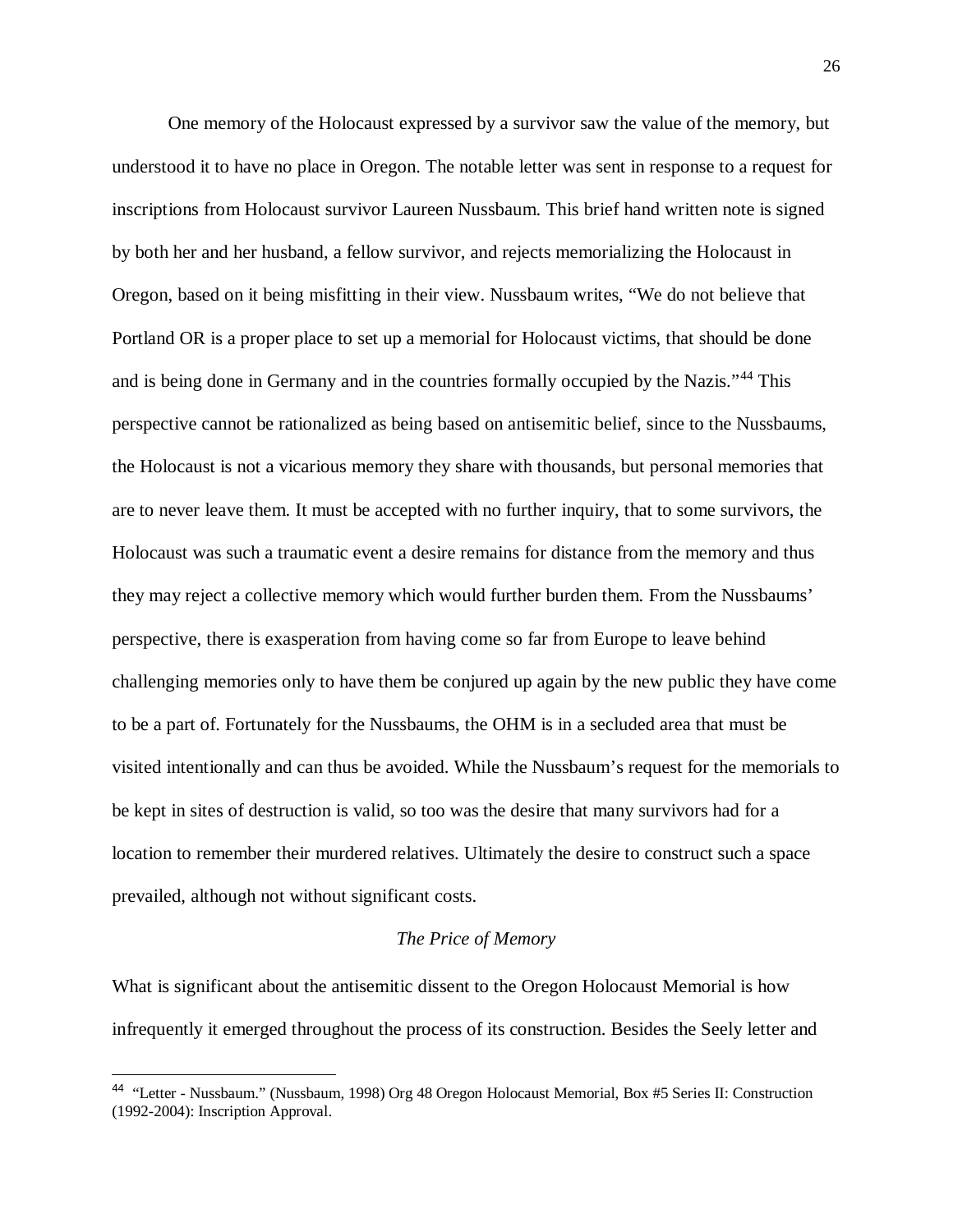one unremarkable published comment, there are no other memorable antisemitic comments about the memorial, and the main source of resistance is seen as coming from folks with a Not in My Backyard mentality who did not want to give up a space that was near their residences for a memorial. The fact that this was a mostly Jewish funded project given public land and allowed to establish a memorial, shows that Jews are an accepted community within Oregon. Jewish Oregonians feel the freedom to publicly express their history as they are recognized as an influential part of the public. The Jews of Portland are confident enough that they were willing to reach out for fellow victims of the Holocaust to include them in the narrative they were constructing so as to be as broad and inclusive as possible. This confidence was present in the Portland Jewish community at the establishment of the memorial in 2004, however opinions and views of the Jewish community are not static. Antisemitism has become more prevalent in Portland over the past decade. In 2016, the statue of Portland Mayor and Jewish Holocaust survivor Vera Katz was defaced with a swastika.<sup>[45](#page-28-0)</sup> While Jews have yet to feel physically threatened in Portland, high profile hate crimes such as the 2017 Portland train attack, in which an act of hate ended in the killing of Taliesin Namkai-Meche and Ricky Best, have raised the profile of discrimination in the city.<sup>[46](#page-28-1)</sup> The memorial represents a period of time that might not be easy to return to, in which Jews were comfortable pursuing public memorialization for relatives who never lived in Oregon. Despite the uncertain discriminatory views that are present in Oregon, the state was ultimately built with the intense help of Jewish people who are intrinsically woven into the fabric of Oregon society. Jewish people are going to remain in Oregon, and so is

<span id="page-28-0"></span> <sup>45</sup> "Vera Katz Statue Vandalized on Eastbank Esplanade," kgw.com, accessed May 19, 2020, https://www.kgw.com/article/news/local/vera-katz-statue-vandalized-on-eastbank-esplanade/283-323141683. <sup>46</sup> Aimee Green | The Oregonian/OregonLive, "Jeremy Christian Guilty on All Counts in MAX Stabbings Trial,

<span id="page-28-1"></span>Including Murder and Hate Crimes," oregonlive, February 21, 2020, https://www.oregonlive.com/news/2020/02/jeremy-christian-guilty-on-all-counts-in-max-stabbings-trial.html.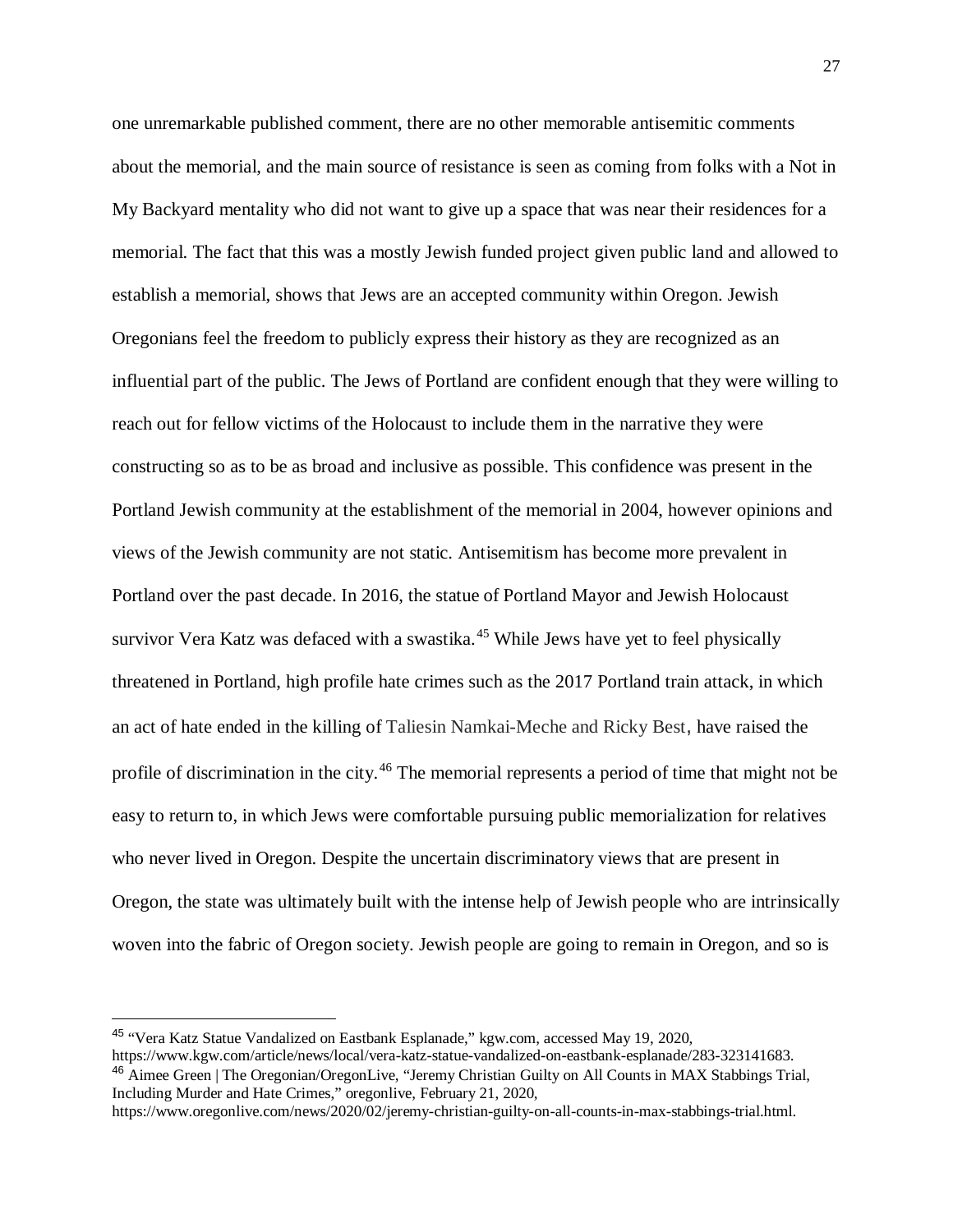the education and memorialization of the Holocaust, as institutions such as the Oregon Jewish Museum and Center for Holocaust Education work to reach more Oregonian students than ever. While antisemitic voices may be heard, they will continue to be overshadowed by a city that supports its tens of thousands of Jews who continue to choose Oregon as their home.

By the time the Oregon Holocaust Memorial opened to the public, around one million dollars had been put into the project, with tens of thousands more expected to be spent for upkeep across the years. Once built, the Holocaust memorial had taken more resources and time than the survivors who first came together for the sake of memory could have ever imagined. When OHSRF envisioned a memorial, as was their main pursuit, the cost was originally estimated at around \$50,000.<sup>[47](#page-29-0)</sup> However, that price would increase twenty folds in the eight years of bureaucracy that ensued before ground was broken in Washington park. In December of 2003, the OHMC sent out a letter announcing the exciting news that the city had issued the necessary permitting for construction to begin in the coming year after an "eight-year delay." The pre-construction total needed came to \$877,000.<sup>[48](#page-29-1)</sup> The price of the memorial was driven higher as more people became both concerned with the project or interested in the memorialization, and in some way staked a claim based on their memory of the Holocaust. Opposition from the Arlington Heights neighborhood created a significant amount of the delay. As disgruntled neighbors in a wealthy neighborhood, they were unable to change the outcome of the memorial. But crucially, they raised the price of memory through their spending on a lawsuit to try to avoid sharing space with the history of the Holocaust. For many reasons, some people took a stand against the memorial; rarely with antisemitic views, but often with misconceptions

<span id="page-29-0"></span> <sup>47</sup> "Letter - OHSRF and AJC."

<span id="page-29-1"></span><sup>48</sup> "Financing the Memorial," 2003, ORG 48 Box #1, OHM Series I: Admin-Correspondence:OHMC (1996-2012 not inclusive), OJMCHE.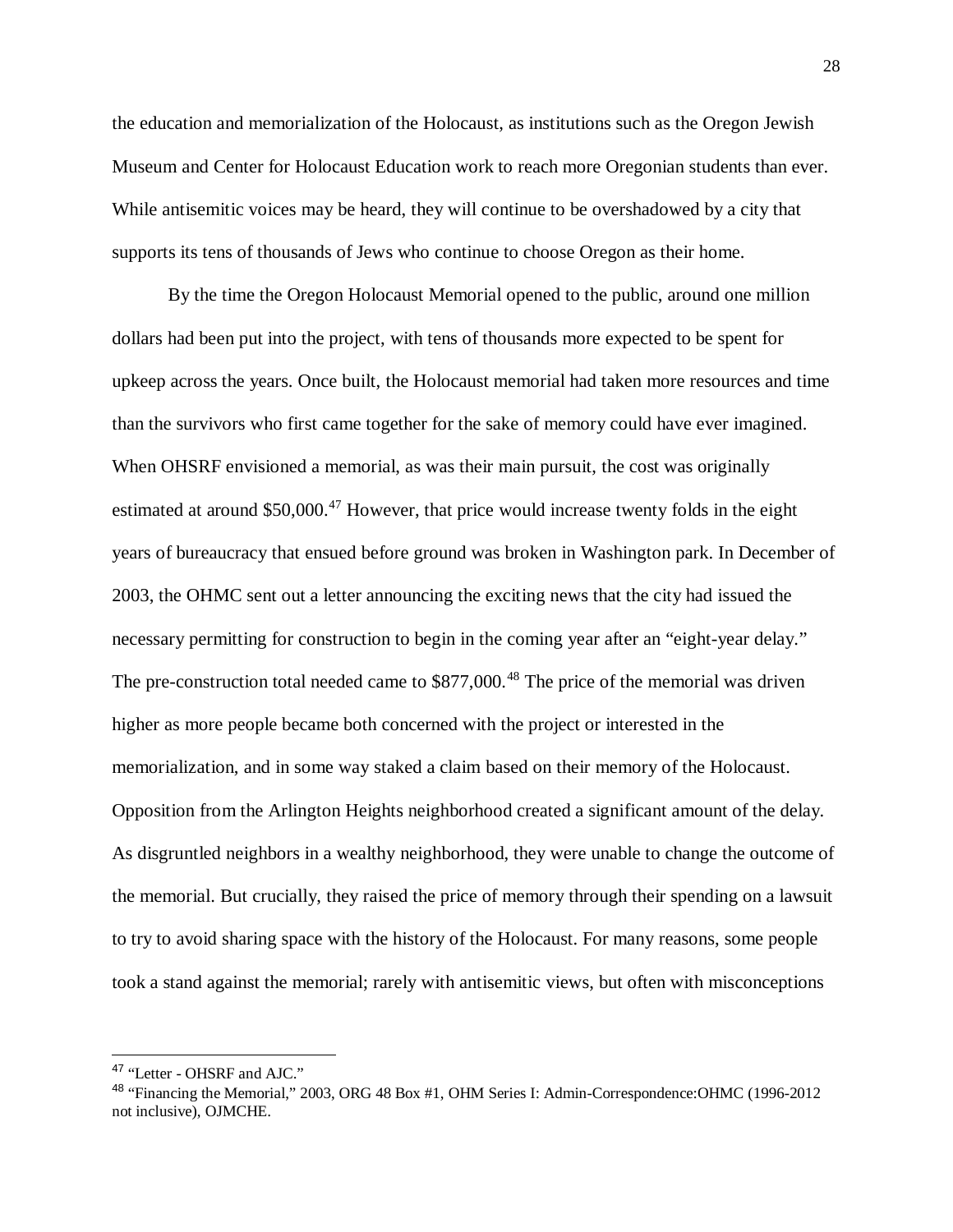of the Holocaust as a solely Jewish event, and concerns about parking. At the end the total cost of constructing the memorial was  $$1.2$  million dollars.<sup>[49](#page-30-0)</sup>

 The cost of the memorial was not the main concern of those who dedicated years to seeing their dream become a reality. Survivors and their families who set out on a journey of public memorialization for their murdered relatives always accepted that the memorial would come at a financial cost. What they would not accept however was the perspective held by a small but loud minority in the community, that the memorial was a Jews-only mission and a sign of Jewish supremacy. This perspective denotes an extreme view of Holocaust memorialization. The survivors themselves had to deal with perspectives that cast out their experiences from public memory in addition to the more severe and often racist perspectives during their lifetimes. These perspectives are based either in some part or in whole on antisemitism. Antisemitism in itself relies on an inaccurate understandings of historical realities which allows for discrimination. The public collective memory of the Holocaust does not invite in distorted recollections of history, and although such misconceptions are shared by fewer people, those memories of the Holocaust are still real. The memory of the Holocaust as only a Jewish event and as independent from Oregonian history are both erroneous recollections that live on within some Oregonians but have not been permitted into a collective memory of the Holocaust. While discriminatory comments are fringe, they are relevant given the need to defend the memory of the Holocaust at every turn so that it represents the truth for future generations. To recognize discrimination and to educate against it is a crucial step to keep distorted memories from becoming acceptable recollections.

<span id="page-30-0"></span> <sup>49</sup> "Newspaper Articles Series IV: Clippings," 2003 - 2005, Org 48 Oregon Holocaust Memorial, Box #11 Series IV: Clippings (1995 -2009).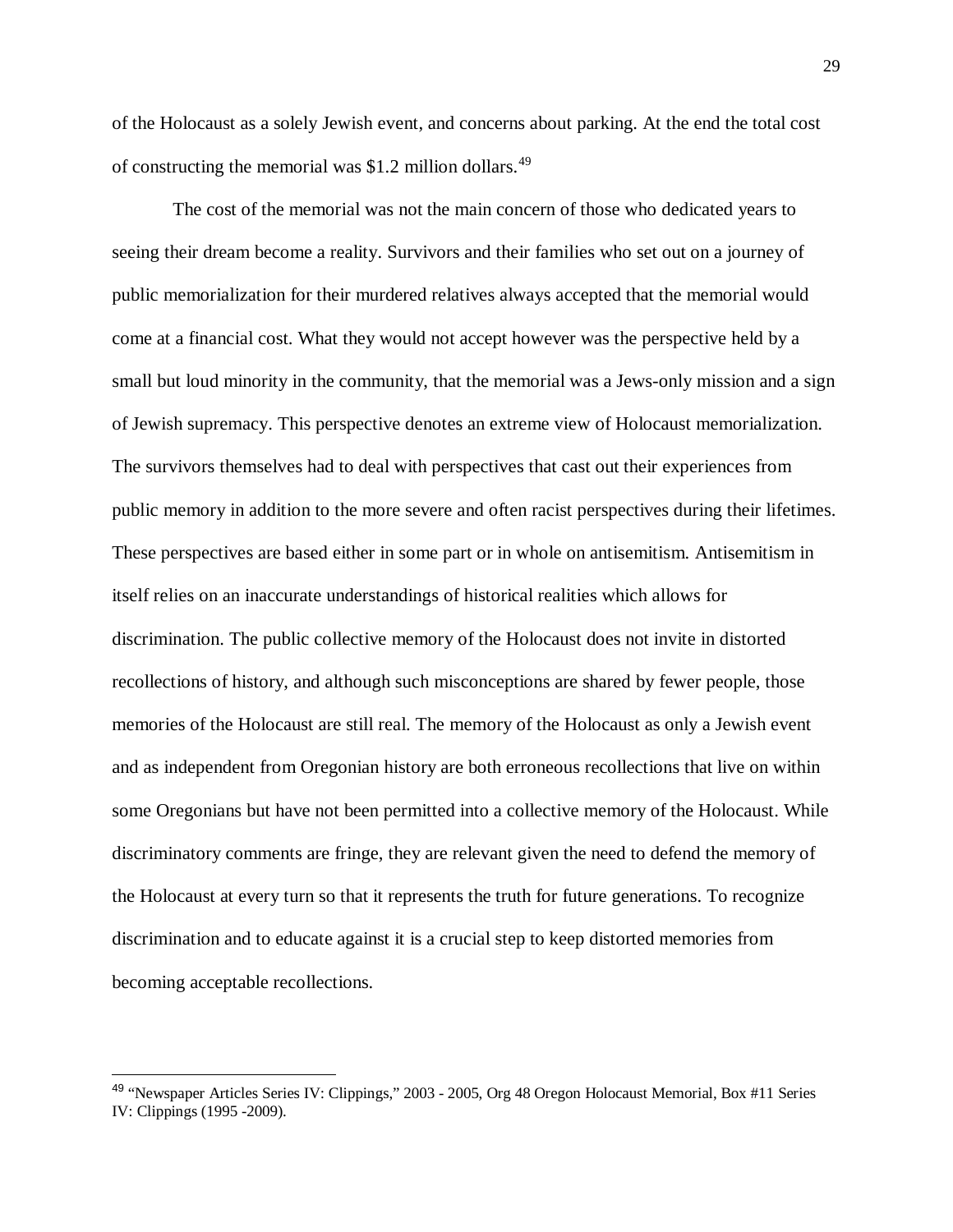Despite many hurdles beginning with their persecution in Europe, survivors were able to establish a memorial that they are proud of and that the community is fortunate to have as an educational resource. Throughout the process, survivors and supporters were aware of the perspectives that were in opposition to the memorial. Thus, the significance of the first Holocaust memorial for the millions of people in the Pacific Northwest, is not lost on them. Soon after the memorial opened, survivors and members of OHMC, Eva and Les Aigner, wrote to a fellow coalition member to share the positive experiences and sentiments they have had at the site of memory.

"Les and I are visiting the memorial quite frequently and each time we are at the site we are counting our blessings that we overcame so many obstacles in the long ten years, and as a team effort we have been able to gift the community and the survivors with a beautiful, meaningful and contemplative memorial."<sup>[50](#page-31-0)</sup>

As Eva and Les reflect, they show no signs of bitterness towards those who got in the way of commemorating their murdered family. To them, perspectives that vied with the representation of their true experiences were just "many obstacles" on their long and tiring journey. The eight survivors who originally sought memorialization brought to the project their remarkable ability to persevere against the odds, which undoubtedly helped them to accomplish their goal of the Oregon Holocaust Memorial. With the memorial came the collective memory of the Holocaust, which Jewish survivors found themselves in a position to publicly produce due to their acceptance into Portland society. The created collective memory of genocide allows the memorial to be both an educational tool, and a commemorative site, as it tells a concise story for the viewer which is embedded with the perspective of survivors and themes of deportation and

<span id="page-31-0"></span> <sup>50</sup> "Letter - Eva and Les Aigner Reflect on Memorial," 2004, #48 Box #4, OHM Construction, Construction: Dedication, OJMCHE.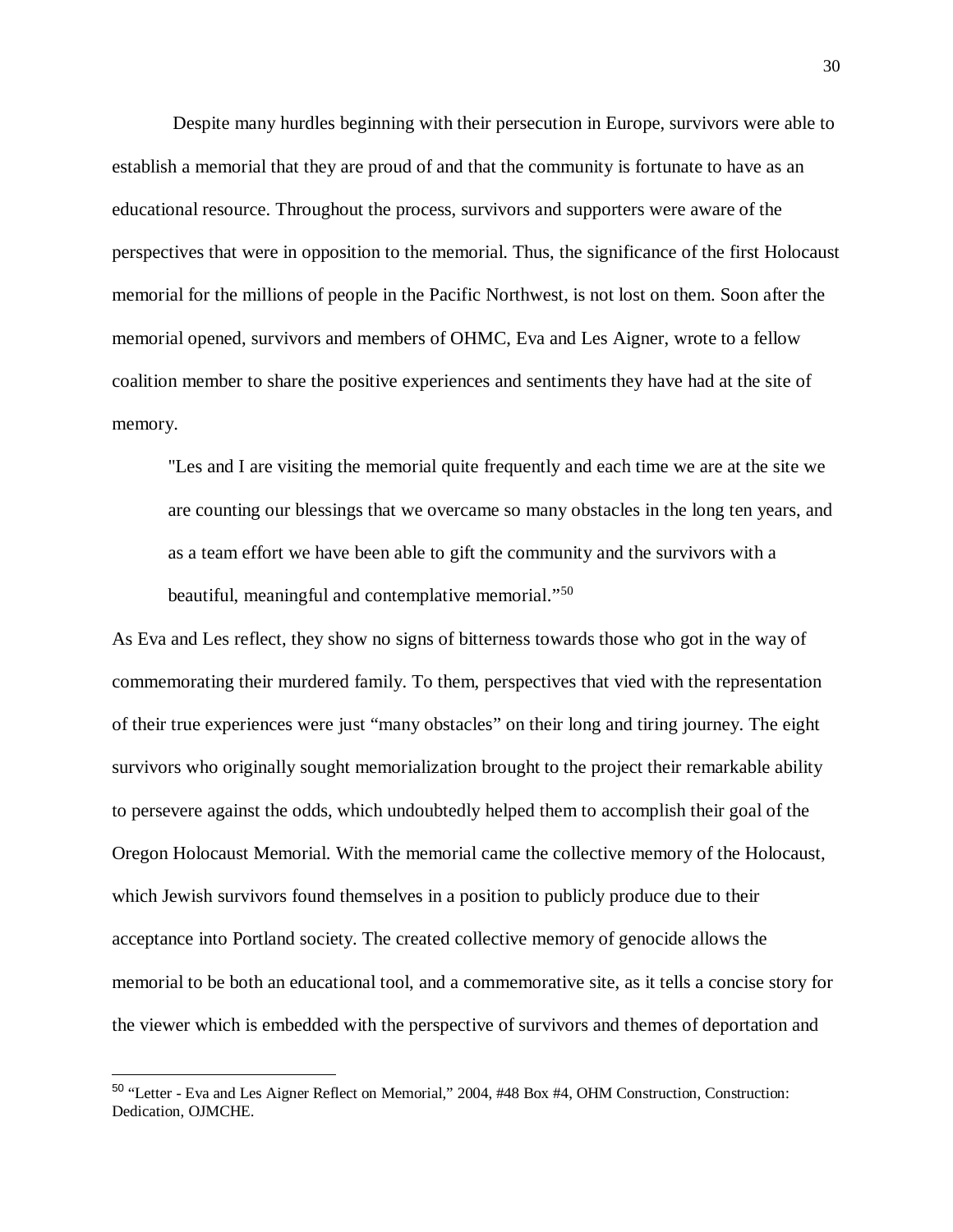annihilation. From Eva and Les' account, OHSRF's original objective, to aid in commemorating the memory of the Holocaust through memorialization for survivors and their families, has been achieved. When the Oregonian Holocaust survivors are gone, their memories will reside in the memorial in Washington Park for those who come next. But for the last precious years that survivors remain with us, we will try to learn what we can and watch them grieve and rejoice in a memorial made for them, by them. It is there that they can remember their beloved families and find a moment of solace after everything they have been through. They deserve nothing less.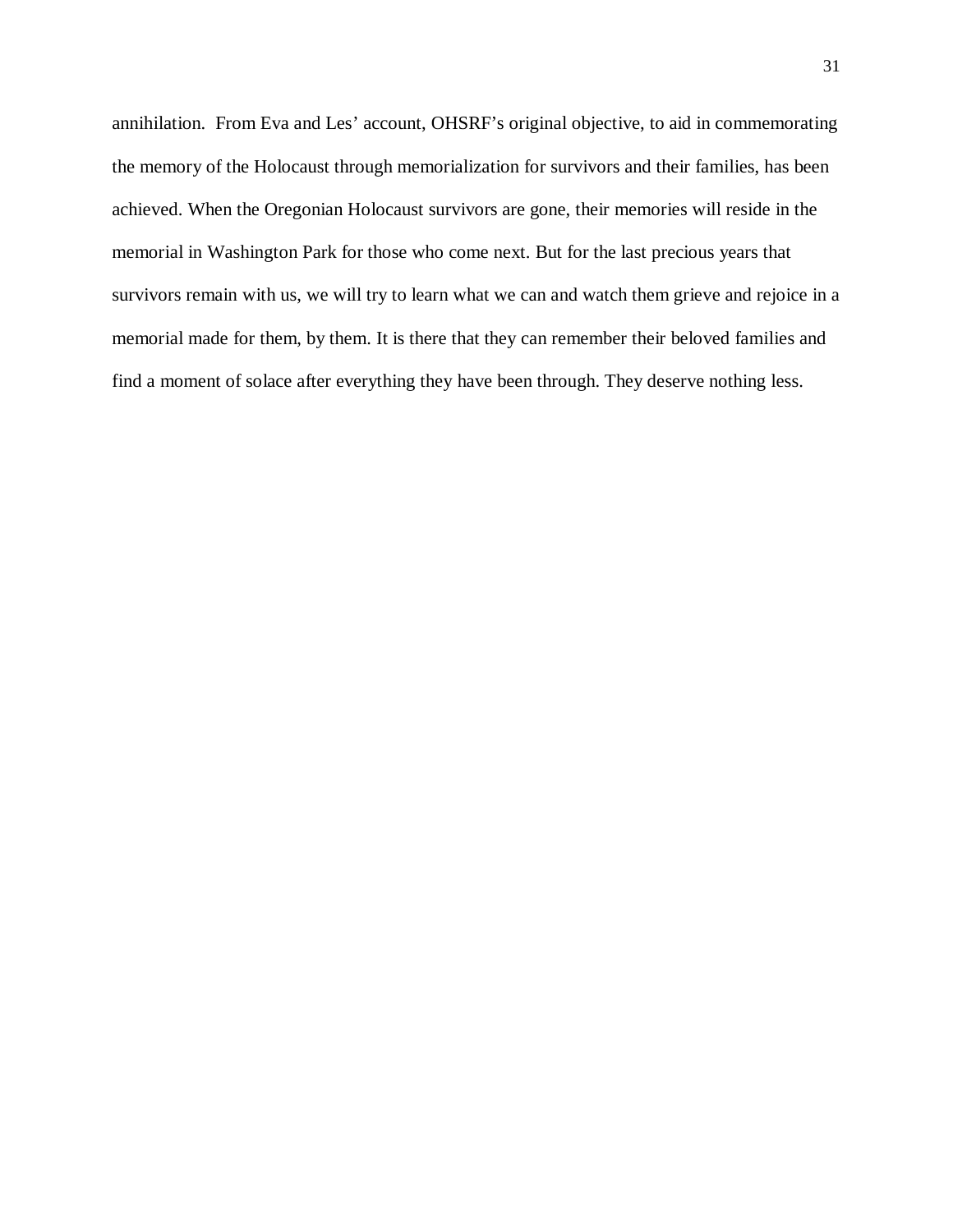#### Bibliography

#### *Primary sources*

"Design of the Oregon Holocaust Memorial Garden," 1999 #48 Box #4, OHM Construction, Construction: Design Team.

"Financing the Memorial," 2003. ORG 48 Box #1, OHM Series I: Admin-Correspondence:OHMC (1996-2012 not inclusive). OJMCHE.

Gragg, Randy. "Savinar: Interviews with Relatives Part of the Design." *The Oregonian*. April 9, 2003. OJMCHE Archive.

Greenstein, Miriam. "Return To Auschwitz." In *In The Shadow Of Death: A Young Girl's Survival in the Holocaust*, 112–17. Portland, OR: Press-22, 2010.

"Inscription Progress Report." OHMC, 1998. Org 48 Oregon Holocaust Memorial, Box #5 Series II: Construction (1992-2004): Inscription Approvals.

"Letter - Are Jews Better or More Important than Other Ethnic Groups? An Open Letter to the Oregon Holocaust Memorial Coalition, the City Council and Others.," 1998, ORG 48 Box #1, OHM Series I: Admin-Correspondence: Letters in Opposition, OJMCHE Archive.

"Letter - Eva and Les Aigner Reflect on Memorial," 2004. #48 Box #4, OHM Construction, Construction: Dedication. OJMCHE.

- "Letter Judith Kahn," 1995, Org 48 Oregon Holocaust Memorial, Box #3 Series II: Construction, Construction: Agreements., OJMCHE.
- "Letter Nussbaum." (Nussbaum, 1998) Org 48 Oregon Holocaust Memorial, Box #5 Series II: Construction (1992-2004): Inscription Approval.

"Letter - OHSRF and AJC," 1995. Org 48 Oregon Holocaust Memorial, Box #3 Series II: Construction, Construction: Agreements. OJMCHE.

"Newspaper Articles Series IV: Clippings 2003 - 2005," n.d. Org 48 Oregon Holocaust Memorial, Box #11 Series IV: Clippings (1995 -2009).

"OHSRAF Concepts for Artists and Architects," n.d. #48 Box #3, OHM Construction, Construction: Art Committee. OJMCHE.